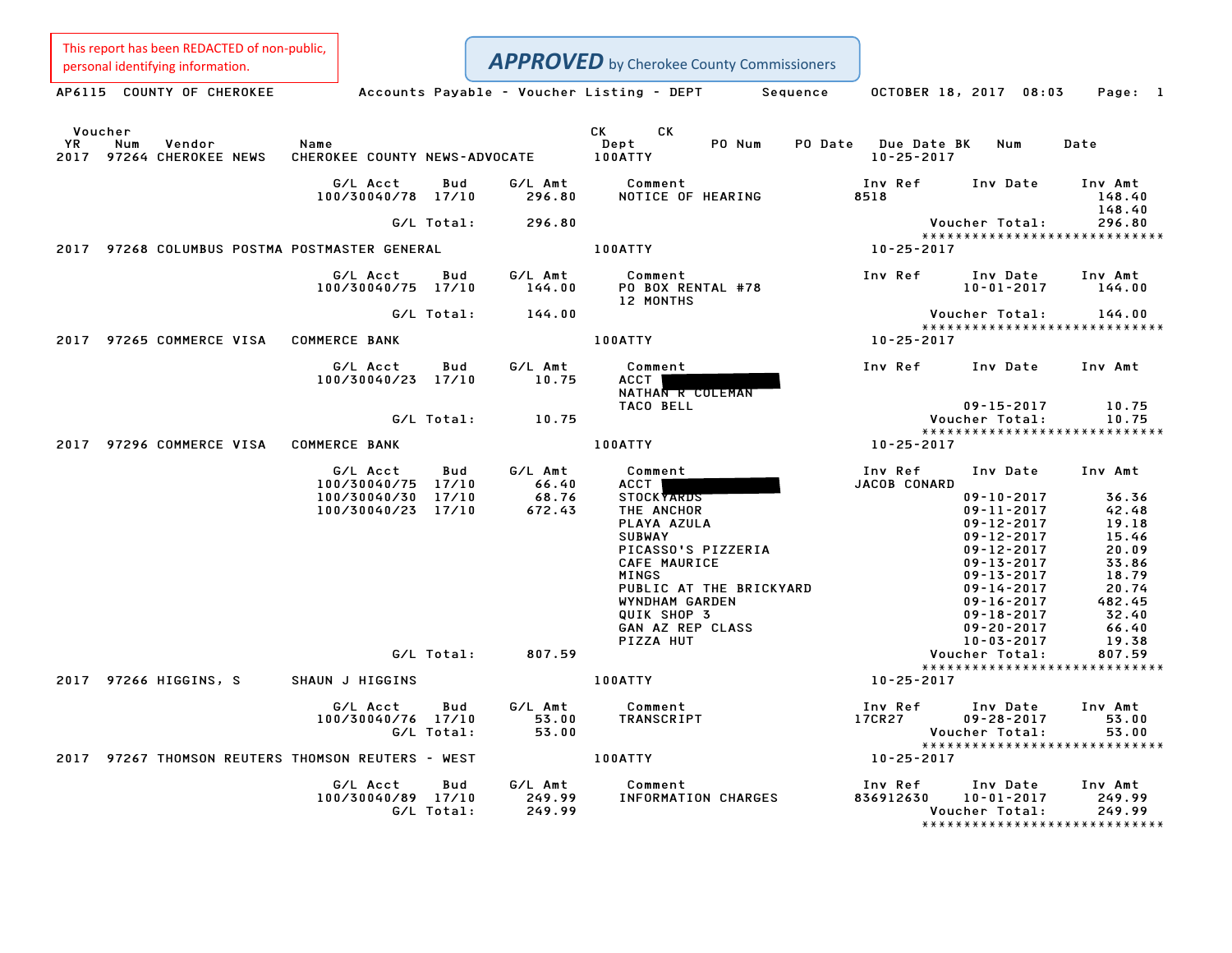|                       | AP6115 COUNTY OF CHEROKEE                       |                                |                   |                               | Accounts Payable – Voucher Listing – DEPT         Sequence |                                    |                                                   | OCTOBER 18, 2017 08:03                                                           | Page: 2                       |
|-----------------------|-------------------------------------------------|--------------------------------|-------------------|-------------------------------|------------------------------------------------------------|------------------------------------|---------------------------------------------------|----------------------------------------------------------------------------------|-------------------------------|
| Voucher<br>YR<br>2017 | Num<br>Vendor<br>97269 XEROX                    | Name<br>XEROX CORPORATION      |                   |                               | CK<br>CK.<br>Dept<br>100ATTY                               | PO Num                             | PO Date<br><b>Due Date BK</b><br>$10 - 25 - 2017$ | Num                                                                              | Date                          |
|                       |                                                 | G/L Acct<br>100/30040/83 17/10 | Bud<br>G/L Total: | G/L Amt<br>287.16<br>287.16   | Comment                                                    | CONTRACT CHARGES/COPIER            | Inv Ref<br>090740720                              | Inv Date<br>$10 - 01 - 2017$<br>Voucher Total:<br>*****************************  | Inv Amt<br>287.16<br>287.16   |
|                       |                                                 |                                |                   |                               |                                                            |                                    |                                                   | <b>DEPT</b><br>Total:                                                            | 1849.29                       |
|                       | 2017 97154 APPLE                                | APPLEMARKET                    |                   |                               | <b>100CHOUSE</b>                                           |                                    | $10 - 25 - 2017$                                  |                                                                                  |                               |
|                       |                                                 | G/L Acct<br>100/30080/23 17/10 | Bud<br>G/L Total: | G/L Amt<br>10.57<br>10.57     | Comment                                                    | BUNCH, TREASURER RECEPTION 3607064 | Inv Ref                                           | Inv Date<br>$10 - 05 - 2017$<br>Voucher Total:                                   | Inv Amt<br>10.57<br>10.57     |
|                       | 2017 97153 CINTAS 459                           | CINTAS #459                    |                   |                               | 100CHOUSE                                                  |                                    | 10-25-2017                                        | *****************************                                                    |                               |
|                       |                                                 | G/L Acct<br>100/30080/80 17/10 | Bud<br>G/L Total: | G/L Amt<br>104.59<br>104.59   | Comment<br><b>DUST MOPS</b>                                |                                    | Inv Ref<br>4001833698                             | Inv Date<br>10-03-2017<br>Voucher Total:                                         | Inv Amt<br>104.59<br>104.59   |
| 2017                  | 97275 COMMERCE VISA                             | <b>COMMERCE BANK</b>           |                   |                               | <b>100CHOUSE</b>                                           |                                    | 10-25-2017                                        | *****************************                                                    |                               |
|                       |                                                 | G/L Acct<br>100/30080/30 17/10 | Bud               | G/L Amt<br>5.00               | Comment<br>ACCT<br>RALPH HOUSER<br><b>FAST MART</b>        |                                    | Inv Ref                                           | Inv Date<br>$09 - 28 - 2017$                                                     | Inv Amt<br>5.00               |
|                       |                                                 |                                | G/L Total:        | 5.00                          |                                                            |                                    |                                                   | Voucher Total:                                                                   | 5.00                          |
|                       | 2017 97155 CRAWFORD CLERK CRAWFORD COUNTY CLERK |                                |                   |                               | <b>100CHOUSE</b>                                           |                                    | 10-25-2017                                        | *****************************                                                    |                               |
|                       |                                                 | G/L Acct<br>100/30080/89 17/10 | Bud               | G/L Amt<br>868.42             | Comment<br><b>CHEROKEE COUNTY</b><br>SEPTEMBER 2017        | DISTRICT CORONER SALARY            | Inv Ref                                           | Inv Date<br>$10 - 01 - 2017$                                                     | Inv Amt<br>868.42             |
|                       |                                                 |                                | G/L Total:        | 868.42                        |                                                            |                                    |                                                   | Voucher Total:                                                                   | 868.42                        |
| 2017                  | 97156 FRONTIER                                  | FRONTIER FORENSICS PA          |                   |                               | <b>100CHOUSE</b>                                           |                                    | 10-25-2017                                        | *****************************                                                    |                               |
|                       |                                                 | G/L Acct<br>100/30080/89 17/10 | Bud<br>G/L Total: | G/L Amt<br>3100.00<br>3100.00 | Comment<br>AUTOPSY SERVICES                                |                                    | Inv Ref<br>163                                    | Inv Date<br>$09 - 30 - 2017$<br>Voucher Total:<br>****************************** | Inv Amt<br>3100.00<br>3100.00 |
|                       | 2017 97311 KCAMP                                | <b>KCAMP</b>                   |                   |                               | <b>100CHOUSE</b>                                           |                                    | 10-25-2017                                        |                                                                                  |                               |
|                       |                                                 | G/L Acct<br>100/30080/89 17/10 | Bud               | G/L Amt<br>2500.00            | Comment<br><b>DEDUCTIBLE</b>                               | CASE PPCRV2017010851               | Inv Ref                                           | Inv Date<br>$08 - 23 - 2017$                                                     | Inv Amt<br>2500.00            |
|                       |                                                 |                                | G/L Total:        | 2500.00                       |                                                            |                                    |                                                   | Voucher Total:<br>*******************************                                | 2500.00                       |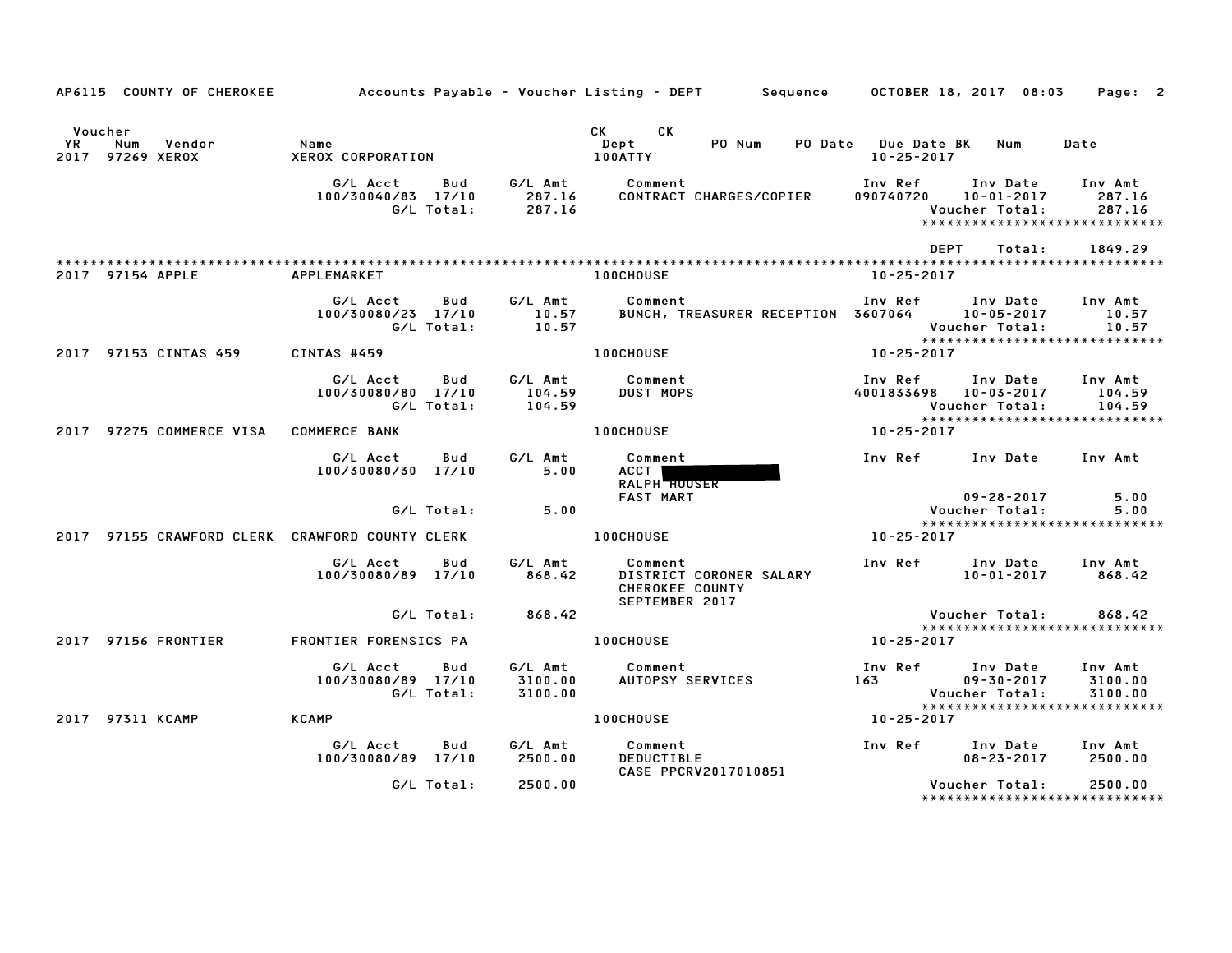|         | AP6115 COUNTY OF CHEROKEE |                                                                                 |                                                                | Accounts Payable – Voucher Listing – DEPT       Sequence     OCTOBER 18, 2017 08:03                                                                                                                                             |                                       | Page: 3                                                                                                                                              |
|---------|---------------------------|---------------------------------------------------------------------------------|----------------------------------------------------------------|---------------------------------------------------------------------------------------------------------------------------------------------------------------------------------------------------------------------------------|---------------------------------------|------------------------------------------------------------------------------------------------------------------------------------------------------|
| Voucher |                           |                                                                                 |                                                                |                                                                                                                                                                                                                                 | PO Date Due Date BK Num<br>10-25-2017 | CK<br><b>CK</b><br>Date                                                                                                                              |
|         |                           | G/L Acct Bud<br>100/30080/80 17/10<br>G/L Total:                                | 1050.00<br>1050.00                                             | G/L Amt 1050.00 BULBS<br>1050.00 BULBS<br>1050.00 1050.00<br>1050.00<br>100CHOUSE 10-25-2017<br>10-25-2017                                                                                                                      |                                       |                                                                                                                                                      |
|         | 2017 97152 MARYS          | MARY'S KITCHEN                                                                  |                                                                |                                                                                                                                                                                                                                 |                                       |                                                                                                                                                      |
|         |                           | G/L Acct<br>100/30080/23 17/10 36.00<br>G/L Total: 36.00                        |                                                                | Bud G/L Amt Comment                                                                                                                                                                                                             |                                       |                                                                                                                                                      |
|         | 2017 97299 MAXTON, K      | KENNETH E MAXTON                                                                |                                                                | <b>100CHOUSE</b>                                                                                                                                                                                                                | $10 - 25 - 2017$                      |                                                                                                                                                      |
|         |                           | G/L Acct Bud<br>100/30080/89 17/10<br>G/L Total:                                | $\begin{array}{c} \texttt{80.00} \ \texttt{80.00} \end{array}$ | G/L Amt Comment<br>Comment<br>CORONER BILLING<br>CORONER BILLING<br>10-16-2017<br>Voucher Total:<br>10-25-2017                                                                                                                  |                                       | Inv Ref Inv Date Inv Amt<br>80.00<br>80.00                                                                                                           |
|         | 2017 97298 MOSLER, R      | <b>ROCKY MOSLER</b>                                                             |                                                                |                                                                                                                                                                                                                                 |                                       | *****************************                                                                                                                        |
|         |                           | G/L Acct<br>Bud<br>100/30080/89 17/10                                           |                                                                | G/L Amt          Comment<br>2272.52       REIMB/BLOCK, MORTAR                                                                                                                                                                   |                                       | Inv Ref       Inv Date     Inv Amt<br>10-16-2017        761.00                                                                                       |
|         |                           | G/L Total: 2272.52                                                              |                                                                |                                                                                                                                                                                                                                 |                                       |                                                                                                                                                      |
|         | 2017 97271 PRO SOLUTIONS  | PRO SOLUTIONS, LLC 100CHOUSE                                                    |                                                                |                                                                                                                                                                                                                                 |                                       |                                                                                                                                                      |
|         |                           | G/L Acct Bud G/L Amt Comment<br>100/30080/81 17/10 21.28<br>G/L Total: 21.28    |                                                                | <b>GAS SALES</b>                                                                                                                                                                                                                | Voucher Total:                        | Inv Ref      Inv Date    Inv Amt<br>2017 138      10–11–2017         21.28<br>Voucher Total:         21.28<br>21.28<br>***************************** |
|         |                           | 2017 97151 ROBISON ENVIRO ROBISON ENVIRONMENTAL SERVICES 100CHOUSE              |                                                                | $10 - 25 - 2017$                                                                                                                                                                                                                |                                       |                                                                                                                                                      |
|         |                           | G/L Acct Bud                                                                    |                                                                | G/L Amt Comment<br>100/30080/89 17/10 1400.00 CONTAINERS, BAXTER SPRINGS 484 10-01-2017 200.00<br>CONTAINERS, BAXTER SPRINGS 482 10-01-2017 1200.00<br>G/L Total: 1400.00 CONTAINERS, BAXTER SPRINGS 482 Voucher Total: 1400.00 |                                       | Inv Ref Inv Date Inv Amt<br>1400.00                                                                                                                  |
|         |                           | 2017 97294 SEK RECYCLING SOUTHEAST KANSAS RECYCLING, INC 100CHOUSE              |                                                                |                                                                                                                                                                                                                                 | $10 - 25 - 2017$                      | *****************************                                                                                                                        |
|         |                           | G/L Acct<br>Bud<br>100/30080/89 17/10<br>G/L Total:                             | $1000.00$<br>$1000.00$                                         | G/L Amt Comment<br>Comment                                Inv Ref      Inv Date    Inv Amt<br>SEPTEMBER COLLECTION FEE     10054175     10-04-2017     1000.00                                                                  |                                       | 1000.00<br>Voucher Total: 1000.00<br>****************************                                                                                    |
|         |                           | 2017 97157 TRUE VALUE COL TRUE VALUE COLUMBUS <b>THE SET ASSESSED</b> 100CHOUSE |                                                                |                                                                                                                                                                                                                                 | $10 - 25 - 2017$                      |                                                                                                                                                      |
|         |                           | G/L Acct Bud<br>100/30080/40 17/10<br>G/L Total:                                | 10.68<br>10.68                                                 | G/L Amt Comment<br>Comment<br>DROP CLOTSH                                                                                                                                                                                       | A324236<br>Voucher Total:             | Inv Ref Inv Date Inv Amt<br>$\begin{array}{c} 10.68\ 10.68 \end{array}$<br>09-12-2017<br>                                                            |

\*\*\*\*\*\*\*\*\*\*\*\*\*\*\*\*\*\*\*\*\*\*\*\*\*\*\*\*\*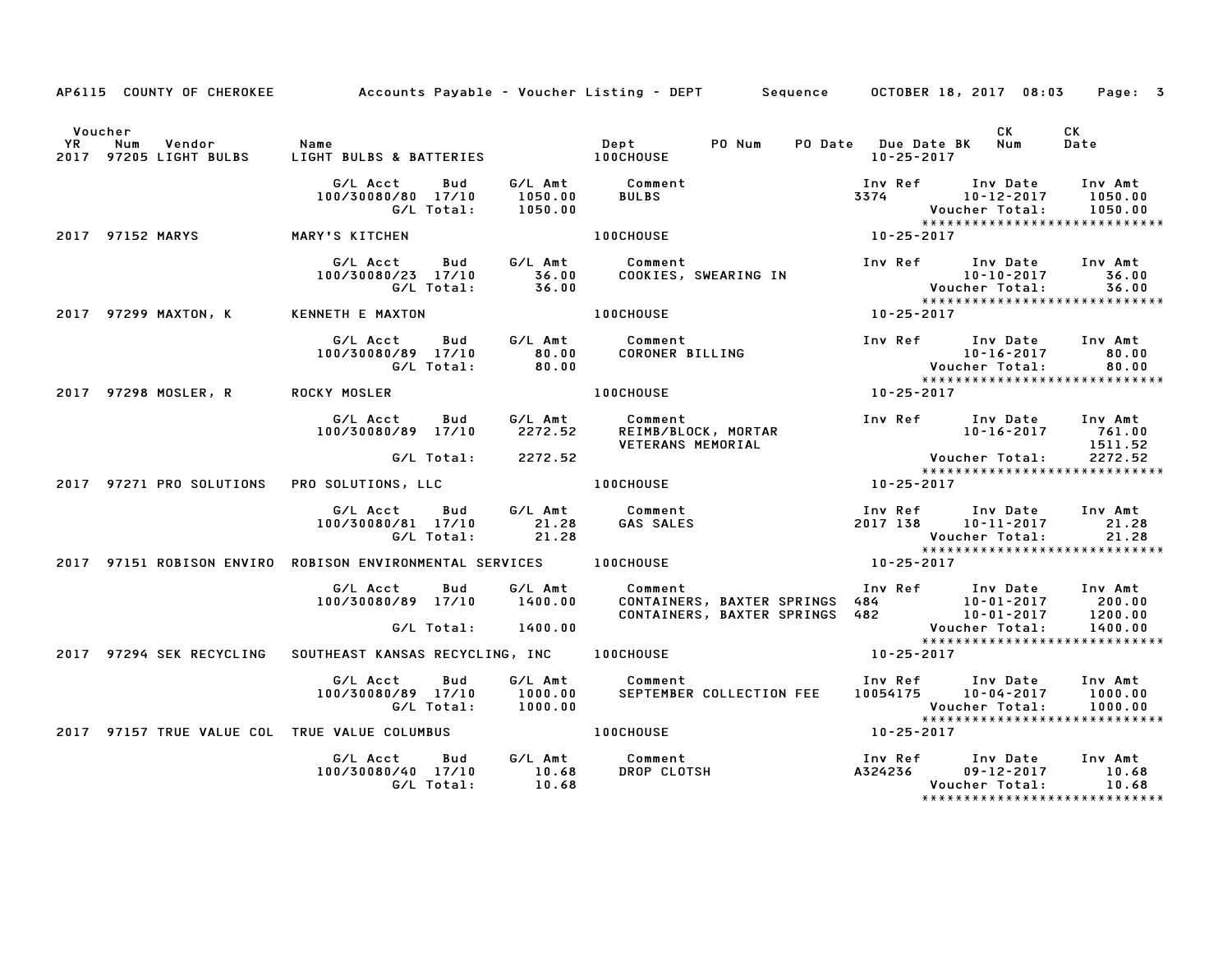|                                                                    |                                                                                                 |                                                         | AP6115 COUNTY OF CHEROKEE Accounts Payable – Voucher Listing – DEPT Sequence OCTOBER 18, 2017 08:03             |                                                                |                                                                                                 | Page: 4                                                           |
|--------------------------------------------------------------------|-------------------------------------------------------------------------------------------------|---------------------------------------------------------|-----------------------------------------------------------------------------------------------------------------|----------------------------------------------------------------|-------------------------------------------------------------------------------------------------|-------------------------------------------------------------------|
| Voucher<br><b>YR</b><br>Vendor<br>Num<br>97150 WILBERT MEM<br>2017 | Name<br>WILBERT MEMORIALS                                                                       |                                                         | <b>100CHOUSE</b>                                                                                                | $10 - 25 - 2017$                                               | CK                                                                                              | CK<br>Date                                                        |
|                                                                    | G/L Total:                                                                                      | 30000.00                                                |                                                                                                                 |                                                                | Inv Date<br>$09 - 19 - 2017$<br>Voucher Total:                                                  | Inv Amt<br>30000.00<br>30000.00<br>****************************** |
| 2017 97270 IN THE GARDEN IN THE GARDEN                             |                                                                                                 |                                                         | 100COMM                                                                                                         | <b>DEPT</b><br>10-25-2017                                      | Total:                                                                                          | 42459.06                                                          |
|                                                                    | G/L Acct<br>Bud<br>100/30010/89 17/10<br>G/L Total:                                             |                                                         | G/L Amt        Comment<br>59.95      PLANT, KENT LYNCH<br>59.95<br>PLANT, KENT LYNCH                            | Inv Ref Inv Date<br>10-09-2017<br>10-09-2017<br>:Voucher Total | 10-09-2017                                                                                      | Inv Amt<br>59.95<br>59.95<br>*****************************        |
| 2017 97259 CULLIGAN                                                | CULLIGAN OF JOPLIN 100DCOURT                                                                    |                                                         |                                                                                                                 | DEPT<br>10-25-2017                                             | Total:                                                                                          | 59.95                                                             |
|                                                                    | G/L Acct<br>Bud<br>100/30070/83 17/10<br>G/L Total:                                             | G/L Amt<br>18.50<br>18.50                               | Comment<br>COOLER RENTALS                                                                                       | Inv Ref<br>107087                                              | Inv Date<br>09-30-2017<br>Voucher Total:                                                        | Inv Amt<br>18.50<br>18.50                                         |
| 2017 97260 ETTINGERS                                               | ETTINGER'S OFFICE SUPPLY 100DCOURT                                                              |                                                         |                                                                                                                 | Vouc<br>*****<br>10-25-2017                                    |                                                                                                 |                                                                   |
|                                                                    | G/L Acct<br>Bud<br>100/30070/21 17/10<br>$G/L$ Total: 82.67                                     | G/L Amt<br>82.67                                        | Comment<br>Comment<br>MOUSE, EARPHONE, PENS,<br>MOUSE<br>MOUSE                                                  | Inv Ref      Inv Date     Inv Amt<br>4952180<br>4952181        | $09 - 28 - 2017$<br>10-02-2017<br>Voucher Total:                                                | 53.00<br>29.67<br>82.67                                           |
| 2017 97261 HIGGINS, S                                              | SHAUN J HIGGINS                                                                                 |                                                         | 100DCOURT AND THE RESIDENCE OF A STRUCK OF A STRUCK OF A STRUCK OF A STRUCK OF A STRUCK OF A STRUCK OF A STRUCK | $10 - 25 - 2017$                                               |                                                                                                 | *****************************                                     |
|                                                                    | G/L Acct<br>100/30070/89 17/10                                                                  |                                                         | Bud G/L Amt Comment<br>544.00 TRANSCRIPTS                                                                       | Inv Ref<br><b>16CR320<br/>17CR27</b>                           | Inv Date Inv Amt<br>10-11-2017<br>10-11-2017                                                    | 124.00<br>420.00                                                  |
| 2017 97262 KISS                                                    | G/L Total:<br><b>EXERCISE AND READ RESISTED HIS</b>                                             | 544.00                                                  | <b>100DCOURT</b>                                                                                                | $10 - 25 - 2017$                                               | Voucher Total:                                                                                  | 544.00<br><b>VOUCNer iutai.</b><br>****************************   |
|                                                                    | <b>Bud</b><br>G/L Acct<br>100/30070/28 17/10<br>G/L Total:                                      | 775.00<br>775.00                                        | G/L Amt Comment<br>DELL OPTIPLEX, WEBCAM 1205                                                                   | Inv Ref                                                        | Inv Date<br>10-12-2017<br>Voucher Total:                                                        | Inv Amt<br>775.00<br>775.00<br>*****************************      |
|                                                                    |                                                                                                 |                                                         |                                                                                                                 | <b>DEPT</b>                                                    | Total:                                                                                          | 1420.17                                                           |
| 2017 97158 ETTINGERS ETTINGER'S OFFICE SUPPLY THE LOODEPT OFF      |                                                                                                 |                                                         |                                                                                                                 | 10-25-2017                                                     |                                                                                                 |                                                                   |
|                                                                    | G/L Acct<br>Bud<br>100/30330/31 17/10<br>100/30330/26 17/10<br>100/30330/22 17/10<br>G/L Total: | G/L Amt<br>$129.47$<br>$121.74$<br>$156.48$<br>$407.69$ | Comment<br>TOWELS<br>TOWELS<br>TOWELS<br>FOLDERS, PAPER, BATTERY<br>ENV, CLIPS, TAPE, PENS,                     | <b>Inv Ref</b><br>4955350<br>4955360<br>4952740                | Inv Date Inv Amt<br>$10 - 04 - 2017$ 129.47<br>10-04-2017<br>$09 - 28 - 2017$<br>Voucher Total: | 121.74<br>156.48<br>407.69                                        |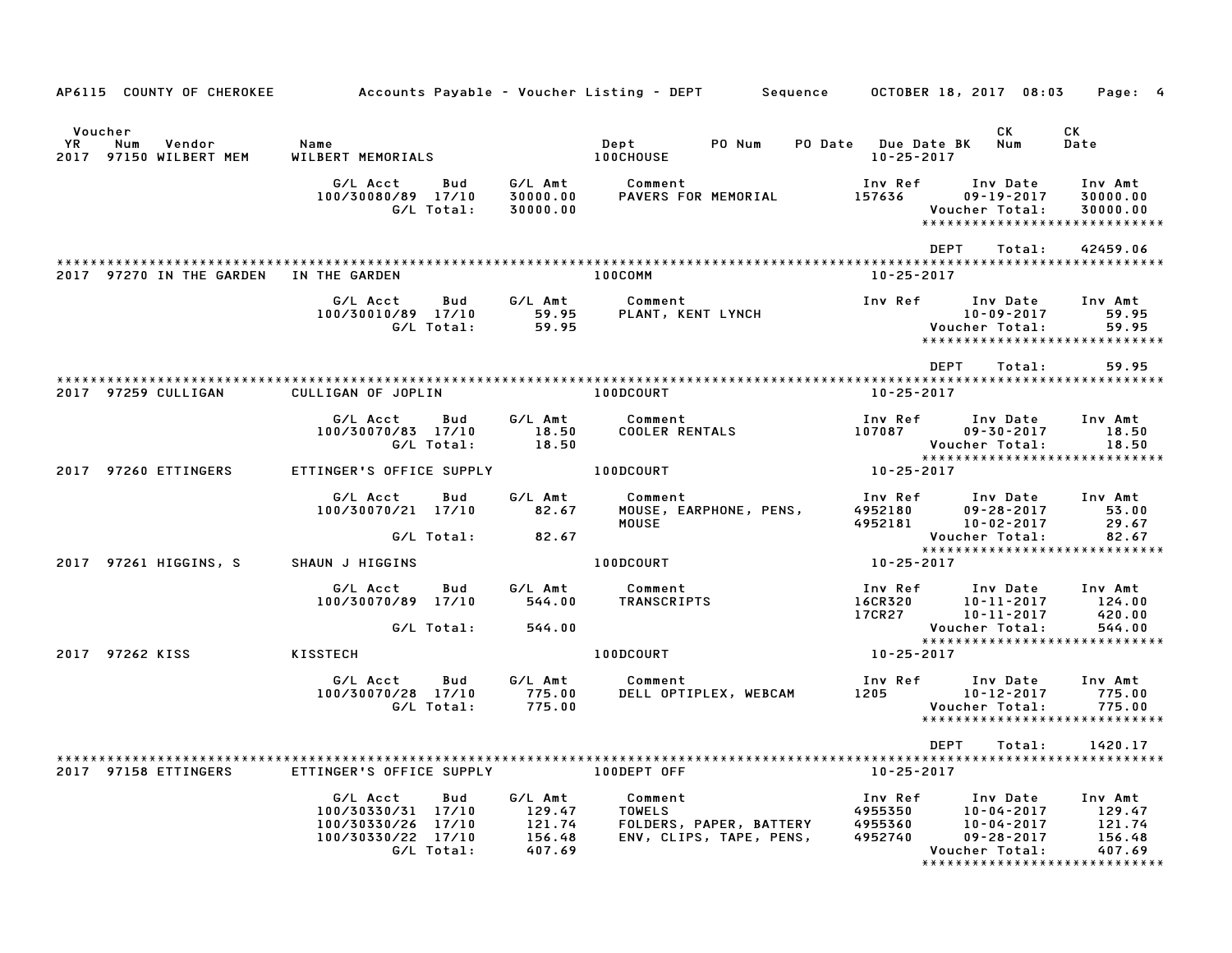| AP6115 COUNTY OF CHEROKEE                                    |                                                     |                            |                             | Accounts Payable – Voucher Listing – DEPT         Sequence                                                 |       |                                                         | OCTOBER 18, 2017 08:03                                             | Page: 5                                                               |
|--------------------------------------------------------------|-----------------------------------------------------|----------------------------|-----------------------------|------------------------------------------------------------------------------------------------------------|-------|---------------------------------------------------------|--------------------------------------------------------------------|-----------------------------------------------------------------------|
| Voucher<br>YR<br>Num<br>Vendor<br>97149 KS LABOR LAW<br>2017 | Name<br>KANSAS LABOR LAW POSTER SERVICE 100DEPT OFF |                            |                             | Dept<br>PO Num                                                                                             |       | PO Date Due Date BK<br>$10 - 25 - 2017$                 | CK<br>Num                                                          | CK<br>Date                                                            |
|                                                              | G/L Acct<br>100/30330/31 17/10                      | Bud<br>G/L Total:          | G/L Amt<br>297.00<br>297.00 | Comment<br>LABOR LAW POSTERS (4)                                                                           |       | Inv Ref<br>A13055122010 10-01-2017                      | Inv Date<br>Voucher Total:                                         | Inv Amt<br>297.00<br>297.00                                           |
| 2017 97159 MCCARTYS                                          | MCCARTY'S                                           |                            |                             | 100DEPT OFF                                                                                                |       | 10-25-2017                                              |                                                                    | *****************************                                         |
|                                                              | G/L Acct<br>100/30330/32 17/10                      | Bud<br>G/L Total:          | G/L Amt<br>99.48<br>99.48   | Comment<br>APPT BOOK, CALENDARS                                                                            |       | Inv Ref<br>P2693600 10-05-2017<br><b>Voucher Total:</b> | Inv Date                                                           | Inv Amt<br>99.48<br>99.48                                             |
| 2017 97160 QUILL                                             | QUILL CORPORATION                                   |                            |                             | 100DEPT OFF                                                                                                |       | $10 - 25 - 2017$                                        |                                                                    | *****************************                                         |
|                                                              | G/L Acct<br>100/30330/21 17/10                      | Bud<br>17/10<br>G/L Total: | G/L Amt<br>218.19<br>218.19 | Comment<br>FASTENER, NOTES, WIPES, DVD 1234979<br>VERBATIM 700MB                                           |       | Inv Ref                                                 | Inv Date<br>$09 - 28 - 2017$<br>$09 - 29 - 2017$<br>Voucher Total: | Inv Amt<br>194.20<br>23.99<br>218.19<br>***************************** |
| 2017 97203 STRONGHOLD                                        | STRONGHOLD DATA                                     |                            |                             | 100DEPT OFF                                                                                                |       | $10 - 25 - 2017$                                        |                                                                    |                                                                       |
|                                                              | G/L Acct<br>100/30330/26 17/10                      | Bud<br>G/L Total:          | G/L Amt<br>115.00<br>115.00 | Comment<br>BATTERY BACKUP                                                                                  | 24399 | Inv Ref                                                 | Inv Date<br>$10 - 11 - 2017$<br>Voucher Total:                     | Inv Amt<br>115.00<br>115.00<br>******************************         |
|                                                              |                                                     |                            |                             |                                                                                                            |       | <b>DEPT</b>                                             | Total:                                                             | 1137.36                                                               |
| 2017 97161 HEARTLAND                                         | HEARTLAND ELECTRIC COOPERATIVE INC 100E/P           |                            |                             |                                                                                                            |       | 10-25-2017                                              |                                                                    |                                                                       |
|                                                              | G/L Acct<br>100/30090/89 17/10                      | Bud<br>G/L Total:          | G/L Amt<br>43.00<br>43.00   | Comment<br>ACCT 50891200                                                                                   |       | Inv Ref<br>STORM SIREN 10-03-2017                       | Inv Date<br>Voucher Total:                                         | Inv Amt<br>43.00<br>43.00<br>*****************************            |
| 2017 97263 WESTAR                                            | <b>WESTAR ENERGY</b>                                |                            |                             | 100E/P                                                                                                     |       | 10-25-2017                                              |                                                                    |                                                                       |
|                                                              | G/L Acct<br>100/30090/89 17/10                      | Bud<br>G/L Total:          | G/L Amt<br>33.21<br>33.21   | Comment<br>ACCT 2457329745                                                                                 |       | Inv Ref<br>STORM SIREN 10-09-2017                       | Inv Date<br>Voucher Total:                                         | Inv Amt<br>33.21<br>33.21<br>******************************           |
| 2017 97280 SANDERS, R                                        | <b>RODNEY SANDERS</b>                               |                            |                             | 100GIS                                                                                                     |       | <b>DEPT</b><br>10-25-2017                               | Total:                                                             | 76.21                                                                 |
|                                                              | G/L Acct<br>100/30210/89 17/10                      | Bud                        | G/L Amt<br>1030.00          | Comment<br>OFFSITE GIS DATA SUPPORT<br><b>GIS TECH SUPPORT</b><br>ARCGIS ONLINE<br>ONSITE GIS TECH SUPPORT |       | Inv Ref Inv Date<br>20171002                            | 10-09-2017                                                         | Inv Amt<br>555.00<br>95.00<br>142.50<br>237.50                        |
|                                                              |                                                     | G/L Total:                 | 1030.00                     |                                                                                                            |       |                                                         | Voucher Total:                                                     | 1030.00<br>*****************************                              |
|                                                              |                                                     |                            |                             |                                                                                                            |       | <b>DEPT</b>                                             | Total:                                                             | 1030.00                                                               |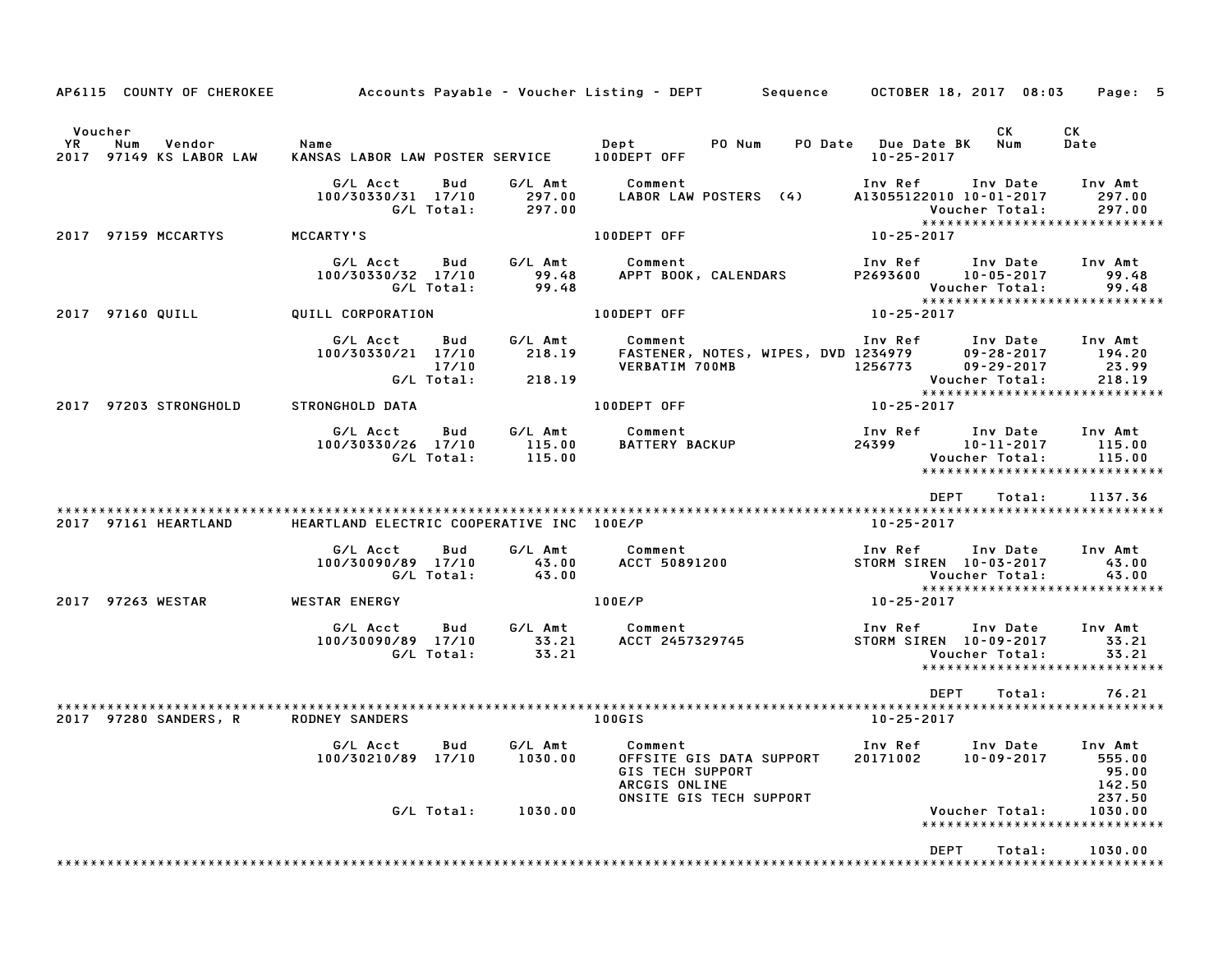|                    |                                  | AP6115 COUNTY OF CHEROKEE Accounts Payable - Voucher Listing - DEPT Sequence OCTOBER 18, 2017 08:03 Page: 6                                                                                                                             |                                                            |                               |
|--------------------|----------------------------------|-----------------------------------------------------------------------------------------------------------------------------------------------------------------------------------------------------------------------------------------|------------------------------------------------------------|-------------------------------|
|                    |                                  |                                                                                                                                                                                                                                         |                                                            | <b>CK</b><br><b>Date</b>      |
|                    |                                  |                                                                                                                                                                                                                                         |                                                            |                               |
|                    |                                  |                                                                                                                                                                                                                                         |                                                            | DEPT Total: 27.82             |
| 2017 97162 ACS     | ACS ELECTRONIC SYSTEMS TO DOJAIL |                                                                                                                                                                                                                                         | 10-25-2017                                                 |                               |
|                    |                                  | 6/L Acct Bud G/L Amt Comment Inv Ref Inv Date Inv Amt<br>100/30140/80 17/10 730.00 LABOR/KEYPAD E109298 10-28-2016 730.00<br>6/L Total: 730.00 100JAIL 100-25-2017<br>BERNARD FOOD_INDUSTRIES_INC 100JAIL 10-25-2017                    |                                                            |                               |
| 2017 97163 BERNARD |                                  |                                                                                                                                                                                                                                         |                                                            |                               |
|                    |                                  | G/L Acct Bud G/L Amt Comment Inv Ref Inv Date Inv Amt<br>100/30140/31 17/10 204.00 INMATEMEALS 00784767 09-26-2017 204.00<br>C/L Total: 204.00 6/L Total: 204.00 Voucher Total: 204.00<br>8UTCH'S PEST CONTROL SERVICE 100JAIL 10-25-20 |                                                            |                               |
|                    |                                  |                                                                                                                                                                                                                                         |                                                            |                               |
|                    |                                  | 6/L Acct Bud G/L Amt Comment Inv Ref Inv Date Inv Amt<br>100/30140/80 17/10 75.00 MONTHLY SPRAY 17967670 09-27-2017 75.00<br>6/L Total: 75.00 75.00 Voucher Total: 75.00<br>2017 97165 CDL CDL ELECTRIC 100JAIL 100JAIL 10-25-2017      |                                                            |                               |
|                    |                                  |                                                                                                                                                                                                                                         |                                                            |                               |
|                    |                                  | G/L Acct Bud G/L Amt Comment Inv Ref Inv Date Inv Amt<br>100/30140/80 17/10 668.35 REPLACE BLOWER MOTOR W68734 09–29–2017 262.50<br>CONDENSER FAN MOTOR REPLACE W68735 09–29–2017 405.85<br>G/L Total: 668.35 CONDENSER FAN MOTOR REPLA |                                                            |                               |
|                    |                                  | 2017 97166 CINTAS CONTAS FIRST AID & SAFETY 100JAIL 10-25-2017 10-25-2017                                                                                                                                                               |                                                            |                               |
|                    |                                  |                                                                                                                                                                                                                                         |                                                            |                               |
|                    |                                  |                                                                                                                                                                                                                                         | Voucher Total: 127.16<br>****************************      |                               |
|                    |                                  | 2017 97173 CITY TELE CITY TELE COIN COMPANY INC 100JAIL 100-25-2017                                                                                                                                                                     |                                                            |                               |
|                    |                                  | G/L Acct Bud G/L Amt Comment Inv Ref Inv Date Inv Amt<br>100/30140/39 17/10 1500.00 CALLING CARDS 15196 10-03-2017 1500.00<br>G/L Total: 1500.00 CALLING CARDS 15196 Voucher Total: 1500.00                                             | Voucher Total: 1500.00<br>******************************** |                               |
|                    |                                  | 2017 97167 COLUMBUS CITY OF COLUMBUS 100JAIL                                                                                                                                                                                            |                                                            |                               |
|                    |                                  |                                                                                                                                                                                                                                         |                                                            | ***************************** |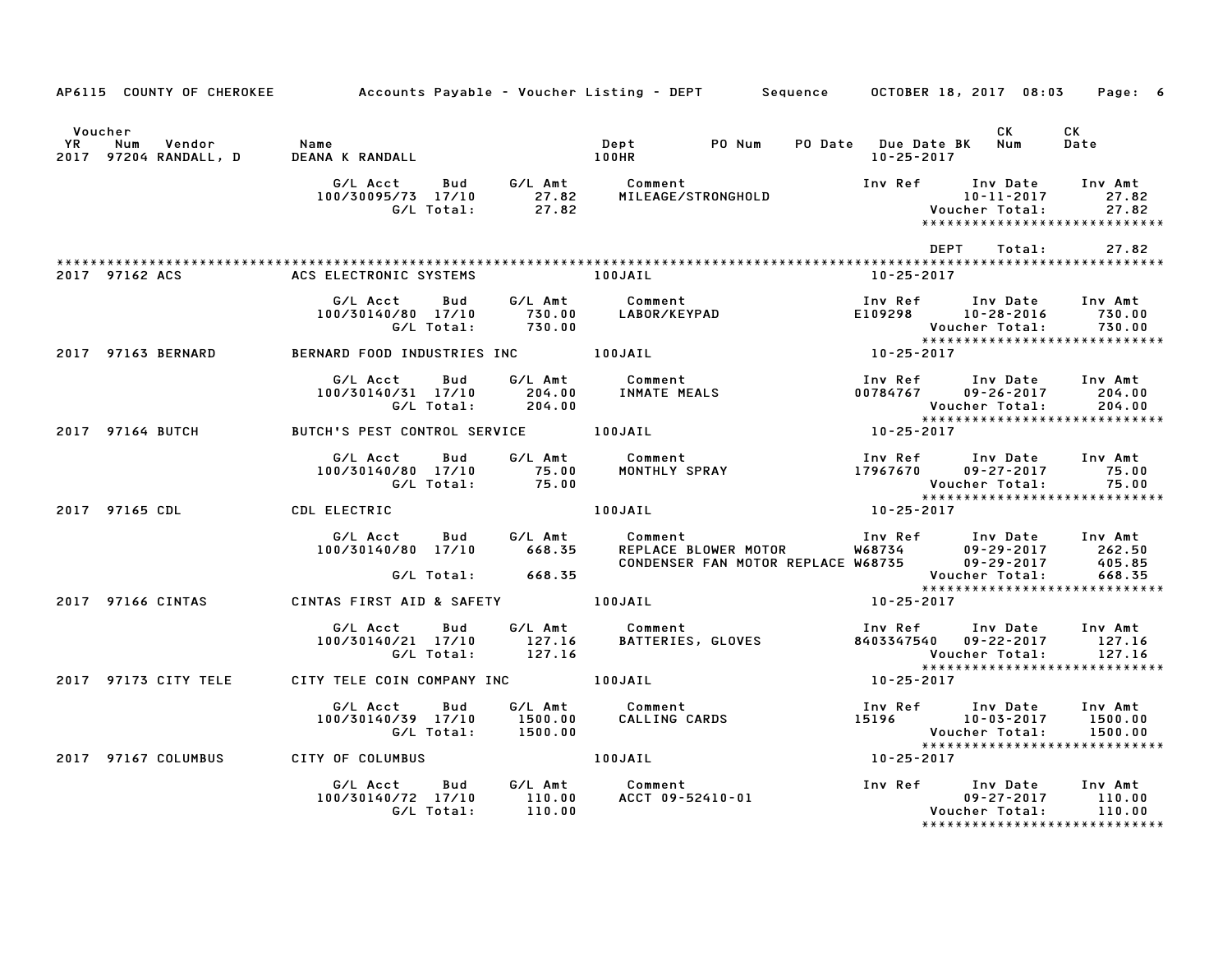|               | AP6115 COUNTY OF CHEROKEE                                              |                                                      |                                      | Accounts Payable – Voucher Listing – DEPT         Sequence | OCTOBER 18, 2017 08:03                                       | Page: 7                                                                                                    |
|---------------|------------------------------------------------------------------------|------------------------------------------------------|--------------------------------------|------------------------------------------------------------|--------------------------------------------------------------|------------------------------------------------------------------------------------------------------------|
| Voucher<br>YR | Num<br>Vendor<br>2017 97254 COMMERCE VISA                              | Name<br><b>COMMERCE BANK</b>                         |                                      | CK <sub>2</sub><br>CK<br>PO Num<br>Dept<br>100JAIL         | PO Date Due Date BK<br>$10 - 25 - 2017$                      | Num<br>Date                                                                                                |
|               |                                                                        | G/L Acct<br>100/30140/80 17/10<br>100/30140/73 17/10 | G/L Amt<br>Bud<br>202.88<br>161.81   | Comment<br>ACCT  <br>DENNIS OPLOTNIK                       | Inv Ref                                                      | Inv Date<br>Inv Amt                                                                                        |
|               |                                                                        |                                                      |                                      | KWIK SHOP<br><b>MCDONALDS</b><br>TACO BELL<br>SHELL OIL    |                                                              | $09 - 06 - 2017$<br>30.75<br>$09 - 06 - 2017$<br>10.90<br>$09 - 06 - 2017$<br>13.05<br>09-07-2017<br>25.09 |
|               |                                                                        |                                                      |                                      | <b>CASEYS</b><br>TA BETO JUNCTION<br>WALMART               |                                                              | 09-12-2017<br>17.85<br>11.49<br>09-12-2017<br>$09 - 27 - 2017$<br>202.88                                   |
|               |                                                                        |                                                      | G/L Total:<br>364.69                 | <b>CASEYS</b><br>CHEROKEE LANE<br>PHILLIPS 66              |                                                              | 10.95<br>10-01-2017<br>$10 - 02 - 2017$<br>$10 - 03 - 2017$<br>15.31<br>26.42<br>364.69                    |
|               |                                                                        |                                                      |                                      |                                                            |                                                              | Voucher Total:<br>*****************************                                                            |
|               | 2017 97255 CONSOLIDATED CO CONSOLIDATED CORRECTIONAL FOOD SERV 100JAIL |                                                      |                                      |                                                            | 10-25-2017                                                   |                                                                                                            |
|               |                                                                        | G/L Acct Bud<br>100/30140/31 17/10                   | G/L Amt<br>11711.53                  | Comment<br>CONTRACT CHARGES<br>STYROFOAM TRAYS             | Inv Ref      Inv Date<br>19100417<br>191004171 10-04-2017    | Inv Amt<br>10-04-2017<br>11628.66<br>82.87                                                                 |
|               |                                                                        | G/L Total:                                           | 11711.53                             |                                                            |                                                              | Voucher Total:<br>11711.53<br>*****************************                                                |
|               | 2017 97174 COOKS CORRECT    COOK'S CORRECTIONAL KITCHEN EQUIP          |                                                      |                                      | 100JAIL                                                    | 10-25-2017                                                   |                                                                                                            |
|               |                                                                        | G/L Acct<br>100/30140/31 17/10<br>G/L Total:         | G/L Amt<br>Bud<br>369.54<br>369.54   | Comment<br>TRAYS                                           | Inv Ref<br><b>N471076</b>                                    | Inv Date<br>Inv Amt<br>369.54<br>10-10-2017<br>Voucher Total:<br>369.54                                    |
|               |                                                                        |                                                      |                                      |                                                            |                                                              | ******************************                                                                             |
|               | 2017 97301 EMPIRE                                                      | EMPIRE DISTRICT ELECTRIC COMPANY 100JAIL             |                                      |                                                            | 10-25-2017                                                   |                                                                                                            |
|               |                                                                        | G/L Acct<br>100/30140/72 17/10<br>G/L Total:         | G/L Amt<br>Bud<br>5232.05<br>5232.05 | Comment<br>ACCT 643108-13-7                                | Inv Ref Inv Date<br>1 v Date<br>10-11-2017<br>Voucher Total: | Inv Amt<br>5232.05<br>5232.05                                                                              |
|               | 2017 97168 EVANS                                                       | EVAN'S HEALTH MART DRUG                              |                                      | 100JAIL                                                    | 10-25-2017                                                   |                                                                                                            |
|               |                                                                        |                                                      |                                      |                                                            |                                                              |                                                                                                            |
|               |                                                                        | G/L Acct<br>100/30140/81 17/10<br>G/L Total:         | G/L Amt<br>Bud<br>285.68<br>285.68   | Comment<br>INMATE MEDICAL                                  | Inv Ref Inv Date                                             | Inv Amt<br>$10 - 01 - 2017$<br>285.68<br><b>Voucher Total:</b><br>285.68                                   |
|               | 2017 97169 HENRY KRAFT                                                 | HENRY KRAFT INC                                      |                                      | 100JAIL                                                    | $10 - 25 - 2017$                                             | *****************************                                                                              |
|               |                                                                        | G/L Acct<br>100/30140/40 17/10<br>G/L Total:         | G/L Amt<br>Bud<br>556.61<br>556.61   | Comment<br>LINERS, BLEACH, T/TISSUE                        | Inv Ref<br>251316                                            | Inv Date<br>Inv Amt<br>$09 - 28 - 2017$<br>556.61<br>Voucher Total:<br>556.61                              |
|               | 2017 97170 KISS                                                        | KISSTECH                                             |                                      | 100JAIL                                                    | $10 - 25 - 2017$                                             |                                                                                                            |
|               |                                                                        | G/L Acct<br>100/30140/76 17/10                       | G/L Amt<br>Bud<br>775.00             | <b>Comment</b><br>DELL OPTIPLEX                            | Inv Ref<br>1211                                              | Inv Date Inv Amt<br>650.00<br>10-12-2017                                                                   |
|               |                                                                        | G/L Total:                                           | 775.00                               | MICROSOFT LIFECAM                                          |                                                              | 125.00<br>Voucher Total:<br>775.00<br>******************************                                       |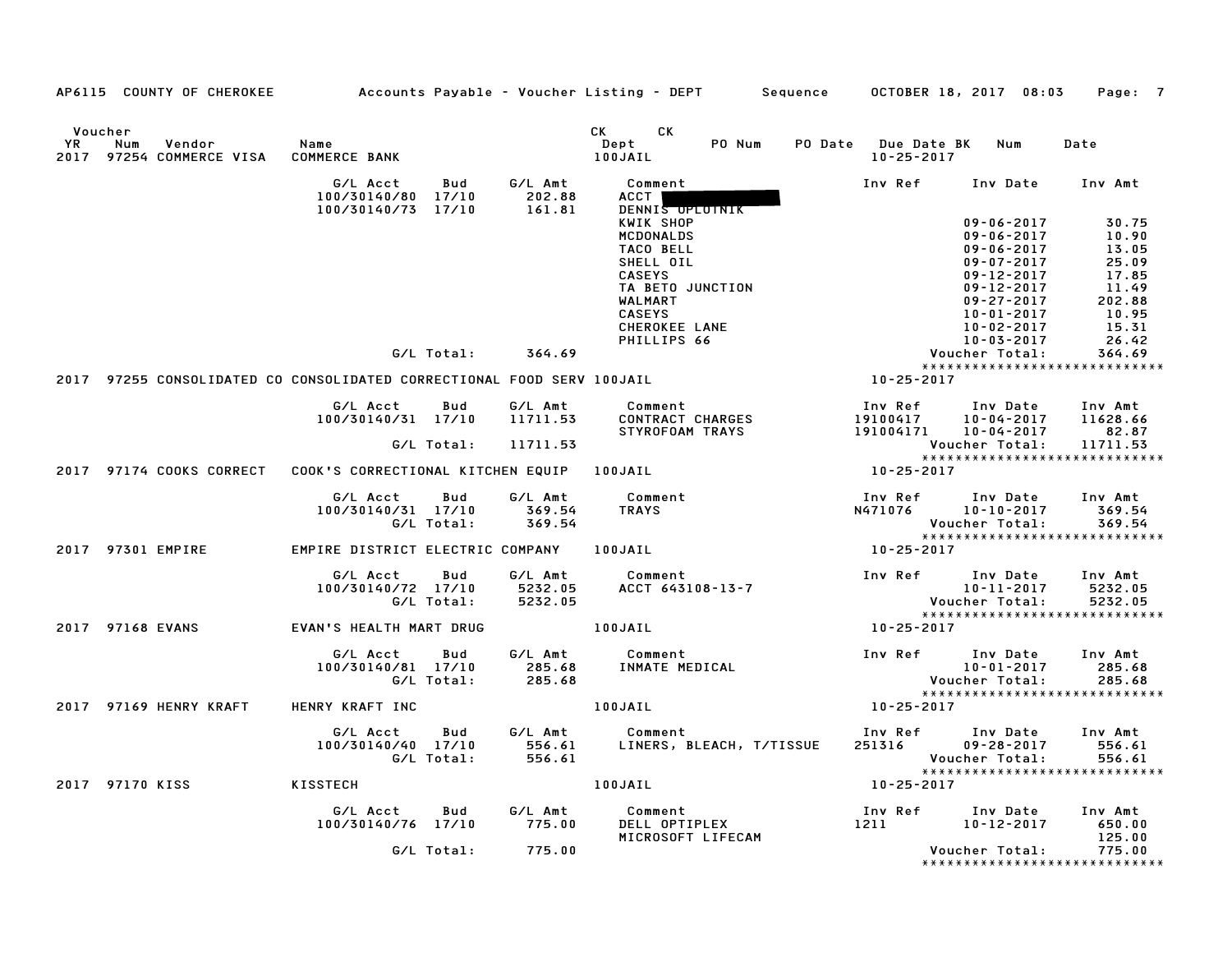|                      |                   |                                | AP6115 COUNTY OF CHEROKEE Accounts Payable - Voucher Listing - DEPT Sequence OCTOBER 18, 2017 08:03 Page: 8                                                                                                                                |                                                 |            |
|----------------------|-------------------|--------------------------------|--------------------------------------------------------------------------------------------------------------------------------------------------------------------------------------------------------------------------------------------|-------------------------------------------------|------------|
| Voucher<br><b>YR</b> | 2017 97175 KS GAS |                                |                                                                                                                                                                                                                                            | CK L                                            | CK<br>Date |
|                      |                   |                                | G/L Acct Bud G/L Amt Comment<br>100/30140/72 17/10 1323.48 ACCT 510401545 1674911 36 10-04-2017 1323.48<br>G/L Total: 1323.48 ACCT 510401545 1674911 36 Voucher Total: 1323.48<br>NSAS GAS SERVICE 100JAIL 100JAIL 10-25-2017              |                                                 |            |
|                      |                   |                                |                                                                                                                                                                                                                                            |                                                 |            |
|                      |                   |                                | G/L Acct Bud G/L Amt Comment Inv Ref Inv Date Inv Amt<br>100/30140/72 17/10 177.70 ACCT 510401545 1674911 36 10-09-2017 177.70<br>G/L Total: 177.70 177.70 Woucher Total: 177.70                                                           |                                                 |            |
|                      |                   |                                | *****<br>2017 10-25-2017 MANZER FAMILY MANZER FAMILY MEDICINE 100JAIL 2017 97171 MANZER FAMILY MANZER                                                                                                                                      |                                                 |            |
|                      |                   |                                | G/L Acct Bud G/L Amt Comment Inv Ref Inv Date Inv Amt<br>100/30140/76 17/10 473.00 DRUG SCREENS 09-29-2017 473.00<br>G/L Total: 473.00 Voucher Total: 473.00<br>2017 97172 OBERBECK, J JIMMY DOBERBECK 10BERBECK 100JAIL 100JAIL 10-25-    |                                                 |            |
|                      |                   |                                |                                                                                                                                                                                                                                            |                                                 |            |
|                      |                   |                                | 6/L Acct Bud 6/L Amt Comment Inv Ref Inv Date Inv Amt<br>100/30140/89 17/10 345.00 TRANSPORT 09-29-2017 80.00<br>77303 PRO SOLUTIONS PRO SOLUTIONS, LLC 100JAIL 100JAIL 10-25-2017<br>265.00 Voucher Total: 345.00<br>2017                 |                                                 |            |
|                      |                   |                                |                                                                                                                                                                                                                                            |                                                 |            |
|                      |                   |                                | G/L Acct Bud G/L Amt Comment Inv Ref Inv Date Inv Amt<br>100/30140/72 17/10 131.70 GAS SALES 2017 137 10-11-2017 131.70<br>G/L Total: 131.70 Voucher Total: 131.70<br>10-25-2017 10-25-2017 100JAIL 100JAIL 10-25-2017                     |                                                 |            |
|                      |                   |                                |                                                                                                                                                                                                                                            |                                                 |            |
|                      |                   |                                | G/L Acct Bud G/L Amt Comment Inv Ref Inv Date Inv Amt<br>100/30140/22 17/10 224.88 TROUSERS, COAT, PATCH 53223 07–10–2017 54.00<br>FLAG, LETTERS, BOOTS 58370 10–13–2017 170.88<br>G/L Total: 224.88 FLAG, LETTERS, BOOTS 58370 10–13–2    |                                                 |            |
|                      |                   |                                | 2017 97176 TURNKEY TURNKEY CORRECTIONS 100JAIL 100JAIL 10-25-2017                                                                                                                                                                          |                                                 |            |
|                      |                   | $100/30140/39$ $17/10$ 2950.96 | 6/L Acct Bud 6/L Amt Comment Inv Ref Inv Date Inv Amt<br>100/30140/39 17/10 2950.96 CANTEEN SALES 114620170930 09-30-2017 2219.67<br>114620170930 09-30-2017 321.34<br>RELEASE DEBIT CARD FEES 114620170930 09-30-2017 9.00<br>PAPER, ENV, |                                                 |            |
|                      |                   | G/L Total: 2950.96             |                                                                                                                                                                                                                                            | Voucher Total:<br>***************************** | 2950.96    |
|                      |                   |                                |                                                                                                                                                                                                                                            | DEPT<br>Total:                                  | 28336.33   |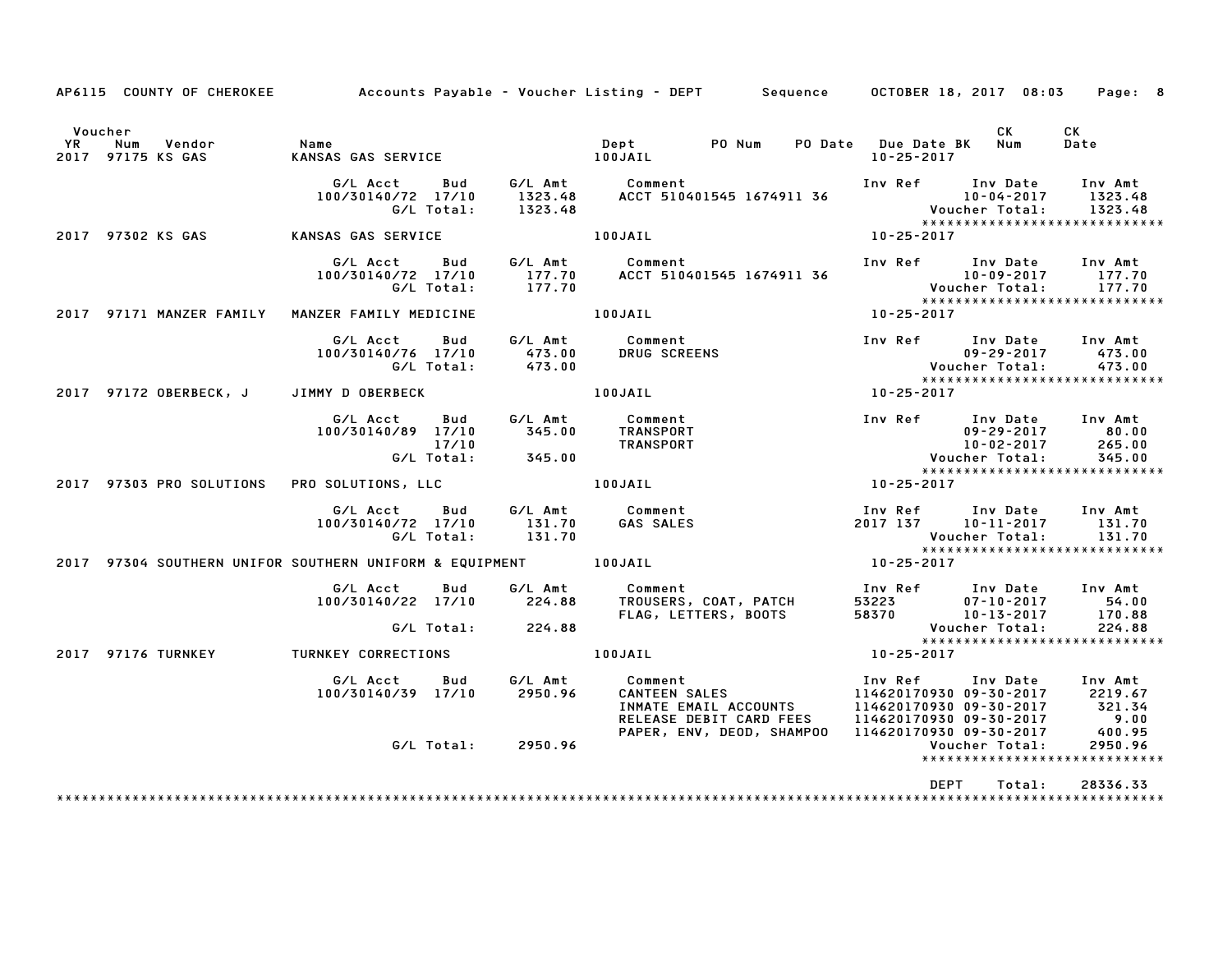| AP6115 COUNTY OF CHEROKEE                                                                                           |                                                             |                             | Accounts Payable – Voucher Listing – DEPT         Sequence       OCTOBER 18, 2017   08:03                                                           |                                             |                                                                                                        | Page: 9                                           |
|---------------------------------------------------------------------------------------------------------------------|-------------------------------------------------------------|-----------------------------|-----------------------------------------------------------------------------------------------------------------------------------------------------|---------------------------------------------|--------------------------------------------------------------------------------------------------------|---------------------------------------------------|
| Voucher<br><b>YR</b><br>Vendor<br>Num<br>2017 97272 SEK REG JUVENIL SEK REGIONAL JUVENILE DETENTION CTR 100JUVENILE | Name                                                        |                             | CK<br>CK<br>PO Num<br>Dept                                                                                                                          | PO Date Due Date BK Num<br>$10 - 25 - 2017$ |                                                                                                        | Date                                              |
|                                                                                                                     | G/L Acct<br>Bud<br>100/30170/89 17/10                       | G/L Amt<br>8503.00          | Comment<br>MONTHLY DETENTION FEE                                                                                                                    | Inv Ref<br>6224                             | Inv Date<br>$09 - 30 - 2017$                                                                           | Inv Amt<br>8189.00                                |
|                                                                                                                     | G/L Total:                                                  | 8503.00                     | MEDICAL BILLS                                                                                                                                       | 6237                                        | $09 - 30 - 2017$<br>Voucher Total:<br>*****************************                                    | 314.00<br>8503.00                                 |
|                                                                                                                     |                                                             |                             |                                                                                                                                                     | <b>DEPT</b>                                 | Total:                                                                                                 | 8503.00                                           |
| 2017 97207 COMMERCE VISA COMMERCE BANK                                                                              |                                                             |                             | 100REGOFDEED                                                                                                                                        | 10-25-2017                                  |                                                                                                        |                                                   |
|                                                                                                                     | G/L Acct<br>Bud<br>100/30050/77 17/10<br>100/30050/30 17/10 | G/L Amt<br>322.98<br>55.31  | Comment<br>ACCT  <br><b>BARBARA BILKE</b><br>ABUELOS WEST WICHITA<br><b>ERNESTOS</b><br>OUTBACK, WICHITA<br>RIVER CITY BREWING COMPANY<br>PIZZA HUT | Inv Ref                                     | Inv Date<br>$09 - 19 - 2017$<br>$09 - 19 - 2017$<br>$09 - 21 - 2017$<br>09-21-2017<br>$09 - 22 - 2017$ | Inv Amt<br>17.40<br>8.28<br>17.19<br>5.91<br>6.53 |
|                                                                                                                     | G/L Total:                                                  | 378.29                      | DOUBLETREE WICHITA                                                                                                                                  |                                             | $09 - 25 - 2017$<br>Voucher Total:<br>*****************************                                    | 322.98<br>378.29                                  |
|                                                                                                                     |                                                             |                             |                                                                                                                                                     | DEPT                                        | Total:                                                                                                 | 378.29                                            |
| 2017 97178 APPLIED CONC                                                                                             | APPLIED CONCEPTS INC                                        |                             | <b>100SHERIFF</b>                                                                                                                                   | 10-25-2017                                  |                                                                                                        |                                                   |
|                                                                                                                     | G/L Acct<br>Bud<br>100/30060/25 17/10<br>G/L Total:         | G/L Amt<br>155.00<br>155.00 | Comment<br>MODULAR DISPLAY,                                                                                                                         | Inv Ref<br>314802                           | Inv Date<br>$09 - 27 - 2017$<br>Voucher Total:<br>******************************                       | Inv Amt<br>155.00<br>155.00                       |
| 2017 97177 ARMSCOR                                                                                                  | ARMSCOR CARTRIDGE INCORPORATED 100SHERIFF                   |                             |                                                                                                                                                     | 10-25-2017                                  |                                                                                                        |                                                   |
|                                                                                                                     | G/L Acct<br>Bud<br>100/30060/22 17/10<br>G/L Total:         | G/L Amt<br>350.00<br>350.00 | Comment<br>9MM-124GR                                                                                                                                | Inv Ref<br>8105                             | Inv Date<br>$09 - 28 - 2017$<br>Voucher Total:<br>*****************************                        | Inv Amt<br>350.00<br>350.00                       |
| 2017 97179 AT&T 5068                                                                                                | AT&T                                                        |                             | 100SHERIFF                                                                                                                                          | 10-25-2017                                  |                                                                                                        |                                                   |
|                                                                                                                     | G/L Acct<br>Bud<br>100/30060/74 17/10<br>G/L Total:         | G/L Amt<br>82.88<br>82.88   | Comment<br>ACCT 057 721 2154 001<br>030 517 9815 001                                                                                                | Inv Ref                                     | Inv Date<br>$09 - 24 - 2017$<br>$09 - 25 - 2017$<br>Voucher Total:                                     | Inv Amt<br>41.32<br>41.56<br>82.88                |
| 2017 97180 COL TEL                                                                                                  | COLUMBUS TELEPHONE COMPANY                                  |                             | <b>100SHERIFF</b>                                                                                                                                   | 10-25-2017                                  | *****************************                                                                          |                                                   |
|                                                                                                                     |                                                             |                             |                                                                                                                                                     |                                             |                                                                                                        |                                                   |
|                                                                                                                     | G/L Acct<br>Bud<br>100/30060/74 17/10                       | G/L Amt<br>1681.94          | Comment<br>ACCT 171<br>2963                                                                                                                         | Inv Ref                                     | Inv Date<br>$10 - 01 - 2017$<br>10-01-2017                                                             | Inv Amt<br>46.47<br>1635.47                       |
|                                                                                                                     | G/L Total:                                                  | 1681.94                     |                                                                                                                                                     |                                             | Voucher Total:<br>*****************************                                                        | 1681.94                                           |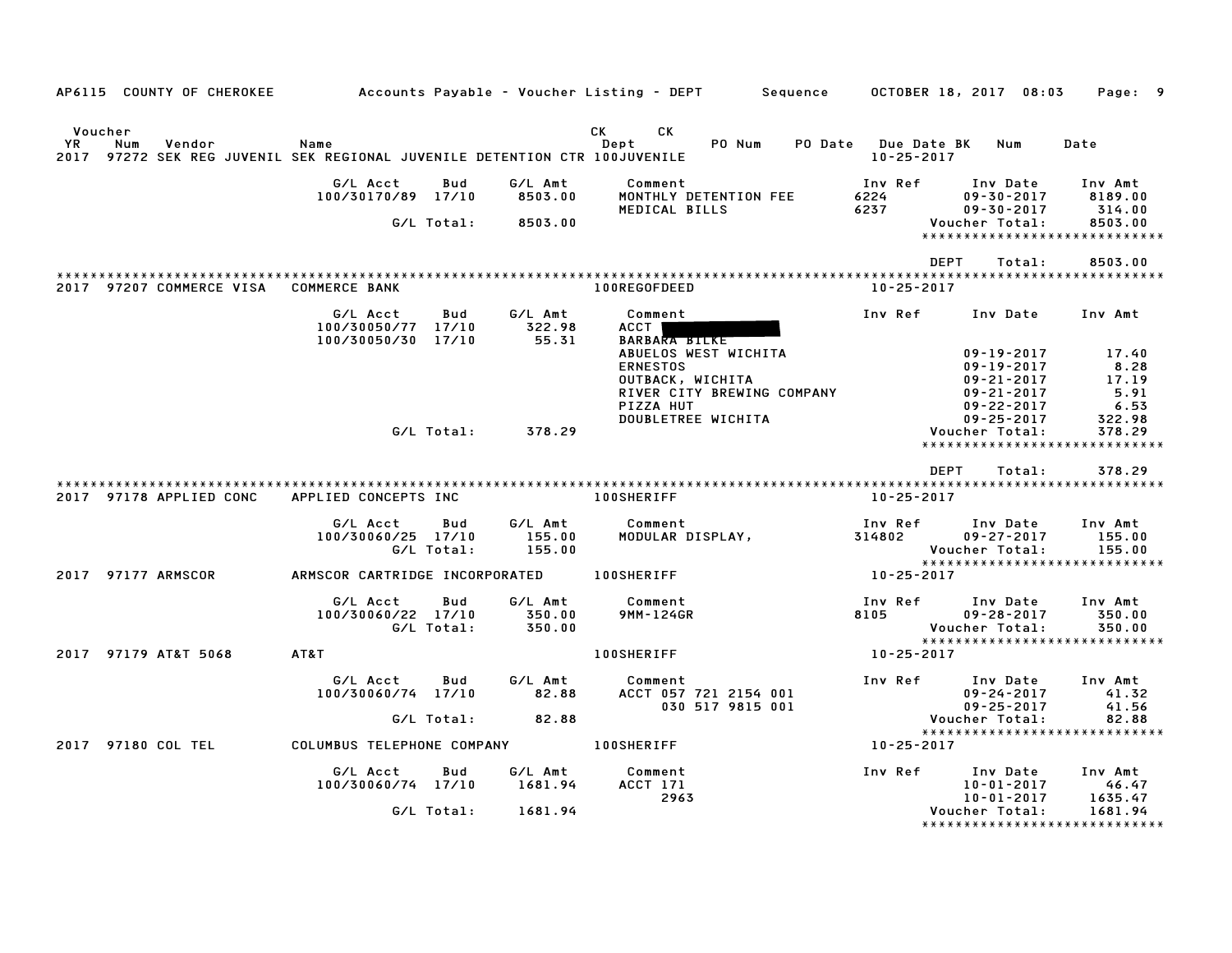|                      | AP6115 COUNTY OF CHEROKEE Accounts Payable - Voucher Listing - DEPT Sequence OCTOBER 18, 2017 08:03 Page: 10 |                                                                    |     |                   |                                                                                                                             |                             |                                                                                                                                                                                                              |                                                                                                          |                           |
|----------------------|--------------------------------------------------------------------------------------------------------------|--------------------------------------------------------------------|-----|-------------------|-----------------------------------------------------------------------------------------------------------------------------|-----------------------------|--------------------------------------------------------------------------------------------------------------------------------------------------------------------------------------------------------------|----------------------------------------------------------------------------------------------------------|---------------------------|
| Voucher<br><b>YR</b> | Num<br>Vendor<br>2017 97256 COMMERCE VISA COMMERCE BANK                                                      | Name                                                               |     |                   | CK CK<br><b>100SHERIFF</b>                                                                                                  |                             | PO Num PO Date Due Date BK Num<br>10-25-2017                                                                                                                                                                 |                                                                                                          | Date                      |
|                      |                                                                                                              | 100/30060/94 17/10                                                 |     | $34.59$<br>55.03  | G/L Acct Bud G/L Amt Comment<br>100/30060/88 17/10 305.34 ACCT<br><b>TERRY CLUGSTON</b>                                     |                             |                                                                                                                                                                                                              | Inv Ref Inv Date Inv Amt                                                                                 |                           |
|                      |                                                                                                              | 100/30060/30 17/10                                                 |     |                   | EGOV FEE<br><b>CASEYS</b>                                                                                                   | KS CHEROKEE CO MOTOR VEHICL | 45.34<br>29.28-2017 55.34<br>CASEYS 09-28-2017 20.00<br>394.96 Voucher Total: 394.96<br>100SHERIFF 100SHERIFF 100SHERIFF 100SHERIFF                                                                          | $09 - 26 - 2017$<br>$09 - 26 - 2017$<br>$09 - 28 - 2017$<br>$09 - 28 - 2017$<br>$09 - 28 - 2017$<br>$00$ |                           |
|                      |                                                                                                              |                                                                    |     | G/L Total: 394.96 |                                                                                                                             |                             |                                                                                                                                                                                                              |                                                                                                          |                           |
|                      | 2017 97305 COMMERCE VISA COMMERCE BANK                                                                       |                                                                    |     |                   |                                                                                                                             |                             |                                                                                                                                                                                                              |                                                                                                          |                           |
|                      |                                                                                                              | G/L Acct Bud G/L Amt<br>100/30060/21 17/10 80.86                   |     |                   | Comment<br>ACCT I<br>DAVID GROVES                                                                                           |                             |                                                                                                                                                                                                              | Inv Ref Inv Date Inv Amt                                                                                 |                           |
|                      |                                                                                                              |                                                                    |     |                   | WALMART.COM<br>WALMART.COM                                                                                                  |                             |                                                                                                                                                                                                              | $09 - 29 - 2017$                                                                                         |                           |
|                      |                                                                                                              |                                                                    |     | G/L Total: 80.86  | WALMART.COM                                                                                                                 |                             |                                                                                                                                                                                                              | 10-03-2017<br>Voucher Total:                                                                             | 62.09<br>80.86<br>80.86   |
|                      | 2017 97306 COMMERCE VISA COMMERCE BANK                                                                       |                                                                    |     |                   | <b>100SHERIFF</b>                                                                                                           |                             | $10 - 25 - 2017$                                                                                                                                                                                             | *****************************                                                                            |                           |
|                      |                                                                                                              |                                                                    |     |                   |                                                                                                                             |                             |                                                                                                                                                                                                              | Inv Ref Inv Date Inv Amt                                                                                 |                           |
|                      |                                                                                                              | G/L Acct  Bud  G/L Amt  Comment<br>100/30060/21 17/10  30.25  ACCT |     |                   | JANIS DALTON                                                                                                                |                             |                                                                                                                                                                                                              |                                                                                                          |                           |
|                      |                                                                                                              |                                                                    |     | G/L Total: 30.25  | <b>USPS</b>                                                                                                                 |                             |                                                                                                                                                                                                              | $09 - 19 - 2017$<br>Voucher Total:                                                                       | 30.25<br>30.25            |
|                      | 2017 97181 CRAW KAN TELEPH CRAW-KAN TELEPHONE COOPERATIVE INC 100SHERIFF                                     |                                                                    |     |                   |                                                                                                                             |                             | $10 - 25 - 2017$                                                                                                                                                                                             | *****************************                                                                            |                           |
|                      |                                                                                                              |                                                                    |     |                   | G/L Acct     Bud        G/L Amt             Comment<br>100/30060/74 17/10 36.41 ACCT 121787<br>G/L Total: 36.41 ACCT 121787 |                             | Inv Ref Inv Date Inv Amt<br>10-01-2017 36.41<br>Voucher Total: 36.41<br>*******************************                                                                                                      |                                                                                                          |                           |
|                      |                                                                                                              |                                                                    |     |                   |                                                                                                                             |                             |                                                                                                                                                                                                              |                                                                                                          |                           |
|                      | 2017 97307 FULL SERVICE FULL SERVICE AUTOMOTIVE TO LOOSHERIFF                                                |                                                                    |     |                   |                                                                                                                             |                             | 10-25-2017                                                                                                                                                                                                   |                                                                                                          |                           |
|                      |                                                                                                              | G/L Acct Bud G/L Amt Comment<br>100/30060/25 17/10 574.40          |     |                   |                                                                                                                             |                             | Comment                               Inv Ref      Inv Date    Inv Amt<br>REINSTALL DOOR SIDE MOLDING 560317       10-12-2017      74.40<br>DEDUCTIBLE FOR DODGE RAM    560303        09-05-2017      500.00 |                                                                                                          |                           |
|                      |                                                                                                              |                                                                    |     | G/L Total: 574.40 |                                                                                                                             |                             |                                                                                                                                                                                                              | Voucher Total: 574.40<br>****************************                                                    | 574.40                    |
|                      | 2017 97184 KS LAW                                                                                            | KANSAS LAW ENFORCEMENT TRAINING CEN 100SHERIFF 10 10-25-2017       |     |                   |                                                                                                                             |                             |                                                                                                                                                                                                              |                                                                                                          |                           |
|                      |                                                                                                              | G/L Acct<br>100/30060/88 17/10 90.00<br>G/L Total: 90.00           | Bud |                   | G/L Amt Comment                                                                                                             |                             |                                                                                                                                                                                                              |                                                                                                          |                           |
|                      | 2017 97182 KS SECRETARY                                                                                      | KANSAS SECRETARY OF STATE 100SHERIFF                               |     |                   |                                                                                                                             |                             | 10-25-2017                                                                                                                                                                                                   |                                                                                                          |                           |
|                      |                                                                                                              | 100/30060/76 17/10 25.00<br>G/L Total: 25.00                       |     |                   | G/L Acct Bud G/L Amt Comment                                                                                                |                             | Comment<br>NOTARY BOND, DAVID GROVES<br>Youcher Total:                                                                                                                                                       | Voucher Total:<br>*****************************                                                          | Inv Amt<br>25.00<br>25.00 |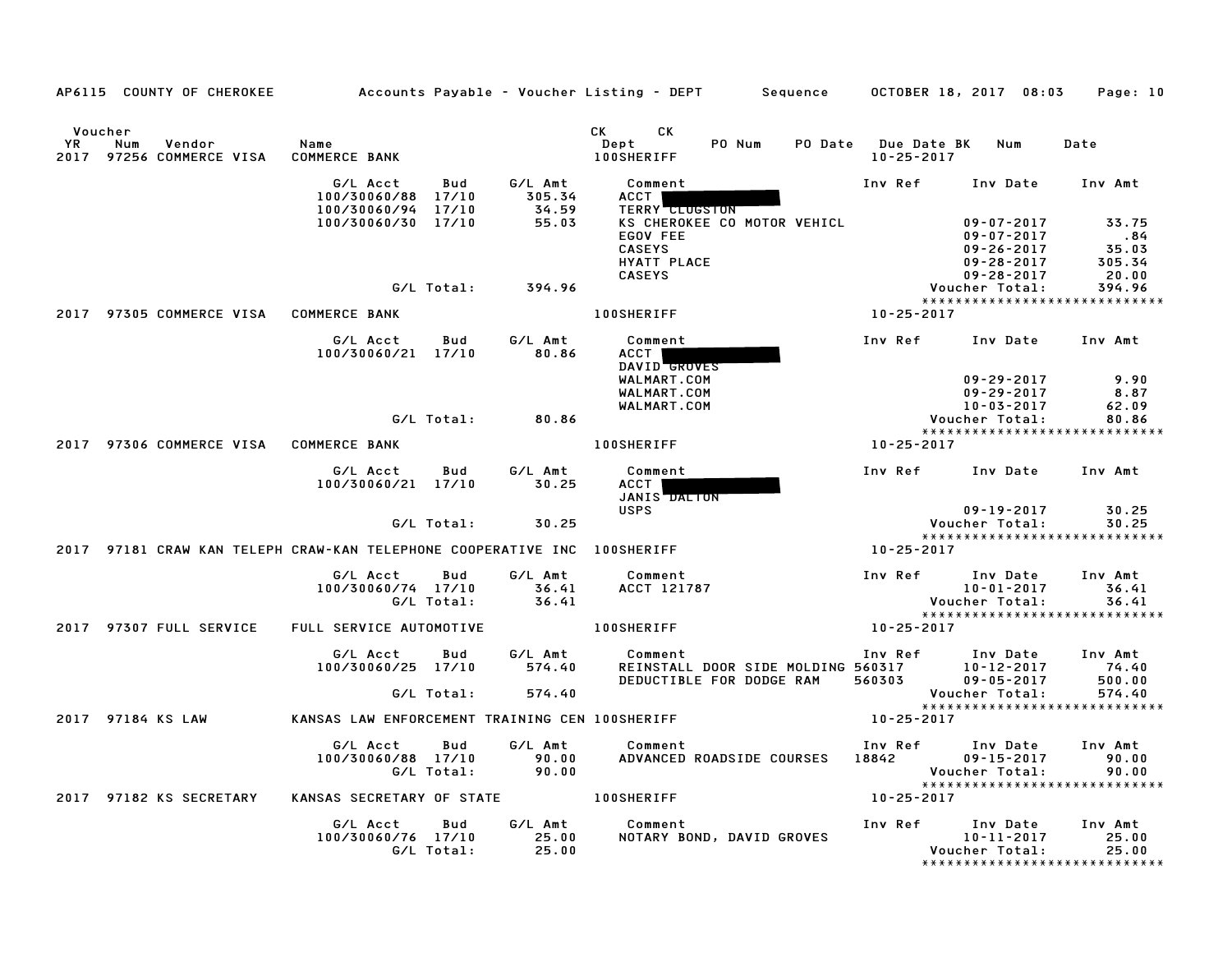|                      |                 |                               |                                                                       |                   |                                        | AP6115 COUNTY OF CHEROKEE Accounts Payable – Voucher Listing – DEPT Sequence OCTOBER 18, 2017 08:03 Page: 11                                 |                                                                              |                                              |                                                               |
|----------------------|-----------------|-------------------------------|-----------------------------------------------------------------------|-------------------|----------------------------------------|----------------------------------------------------------------------------------------------------------------------------------------------|------------------------------------------------------------------------------|----------------------------------------------|---------------------------------------------------------------|
| Voucher<br><b>YR</b> | Num             | Vendor<br>2017 97183 LAKELAND | Name<br>LAKELAND OFFICE SYSTEMS 100SHERIFF                            |                   |                                        | Dept<br>PO Num                                                                                                                               | PO Date Due Date BK Num<br>$10 - 25 - 2017$                                  | CK .                                         | CK<br>Date                                                    |
|                      |                 |                               | G/L Acct<br>100/30060/83 17/10                                        | Bud<br>G/L Total: | 176.75<br>176.75                       | G/L Amt Comment<br>CONTRACT CHARGES                                                                                                          | Inv Ref Inv Date Inv Amt<br>175974                                           | $09 - 21 - 2107$<br>Voucher Total:           | 176.75<br>176.75                                              |
|                      |                 | 2017 97185 NATALINIS          | NATALINI'S AUTOMOTIVE                                                 |                   |                                        | <b>100SHERIFF</b>                                                                                                                            | $10 - 25 - 2017$                                                             |                                              | ******************************                                |
|                      |                 |                               | G/L Acct<br>100/30060/25 17/10                                        | <b>Bud</b>        | 466.46                                 | G/L Amt Comment<br>WIPER BLADES<br>CORE DEPOSIT CREDIT 649189 10-03-2017<br>BELT 649184 10-03-2017<br>AC KIT, CORE DEPOSIT 649141 10-03-2017 | Inv Ref                                                                      | Inv Date                                     | Inv Amt<br>35.98<br>25.00CR<br>25.000<br>60.21<br>395.27      |
|                      |                 |                               |                                                                       |                   | G/L Total: 466.46                      |                                                                                                                                              |                                                                              | Voucher Total:                               | 466.46                                                        |
|                      |                 |                               |                                                                       |                   |                                        | 2017 97186 SOUTHERN UNIFOR SOUTHERN UNIFORM & EQUIPMENT                        100SHERIFF                                                    | $10 - 25 - 2017$                                                             |                                              | *****************************                                 |
|                      |                 |                               | G/L Acct Bud G/L Amt<br>100/30060/22 17/10 489.89                     |                   |                                        | Comment<br><b>DUTY MAXX, TROUSER<br/>DUTY MAXX, TROUSER<br/>DUTY MAXX, TROUSER</b>                                                           | Inv Ref Inv Date Inv Amt<br>58118 10-10-2017 8.99<br>58030 10-09-2017 480.90 |                                              |                                                               |
|                      |                 |                               |                                                                       |                   | G/L Total: 489.89                      |                                                                                                                                              | Voucher Total:<br>****************                                           |                                              | 489.89<br>*****************************                       |
|                      |                 |                               | 2017 97187 SPRING RIV WELL SPRING RIVER WELLNESS CENTER TO LOOSHERIFF |                   |                                        |                                                                                                                                              | $10 - 25 - 2017$                                                             |                                              |                                                               |
|                      |                 |                               | G/L Acct<br>100/30060/76 17/10 400.00                                 | Bud<br>17/10      | 17/10<br>G/L Total:             400.00 | G/L Amt Comment<br><b>POLICE EMPLOYMENT EVAL<br/>POLICE EMPLOYMENT EVAL</b>                                                                  | Inv Ref Inv Date Inv Amt<br>08-22-2017<br>09-12-2017<br>Voucher Total:       | 08-22-2017                                   | 200.00<br>200.00<br>400.00                                    |
|                      | 2017 97188 TEEL |                               | TEEL INSURANCE AGENCY INC <b>THE LOOSHERIFF</b>                       |                   |                                        |                                                                                                                                              | 10-25-2017                                                                   |                                              |                                                               |
|                      |                 |                               | G/L Acct<br>100/30060/76 17/10                                        | Bud<br>G/L Total: | G/L Amt<br>100.00<br>100.00            | Comment<br>NOTARY BOND                                                                                                                       | Inv Ref Inv Date<br>235 10-10-2017                                           | Voucher Total:                               | Inv Amt<br>100.00<br>100.00<br>****************************** |
|                      |                 | 2017 97189 TOSHIBA            | TOSHIBA FINANCIAL SERVICES 100SHERIFF                                 |                   |                                        |                                                                                                                                              | $10 - 25 - 2017$                                                             |                                              |                                                               |
|                      |                 |                               | G/L Acct<br>100/30060/83 17/10                                        | Bud<br>G/L Total: | 448.88<br>448.88                       | G/L Amt Comment<br>COPIER/FAX/PRINTER                                                                                                        | Inv Ref Inv Date<br>21415908 10-02-2017                                      | Voucher Total:                               | Inv Amt<br>448.88<br>448.88<br>****************************** |
|                      |                 | 2017 97190 US BANK            | US BANK EQUIPMENT FINANCE 100SHERIFF                                  |                   |                                        |                                                                                                                                              | 10-25-2017                                                                   |                                              |                                                               |
|                      |                 |                               | G/L Acct<br>100/30060/83 17/10                                        | <b>Bud</b>        | G/L Amt<br>289.00                      | Comment<br>OUTSTANDING BALANCE, LATE<br>FEE, DAMAGE SURCHARGE<br>AGMT 500-0339650-000                                                        |                                                                              | Inv Ref Inv Date Inv Amt<br>$10 - 10 - 2017$ | 289.00                                                        |
|                      |                 |                               |                                                                       |                   | G/L Total: 289.00                      |                                                                                                                                              |                                                                              | Voucher Total:                               | 289.00<br>******************************                      |
|                      |                 |                               |                                                                       |                   |                                        |                                                                                                                                              | DEPT                                                                         | Total:                                       | 5872.68                                                       |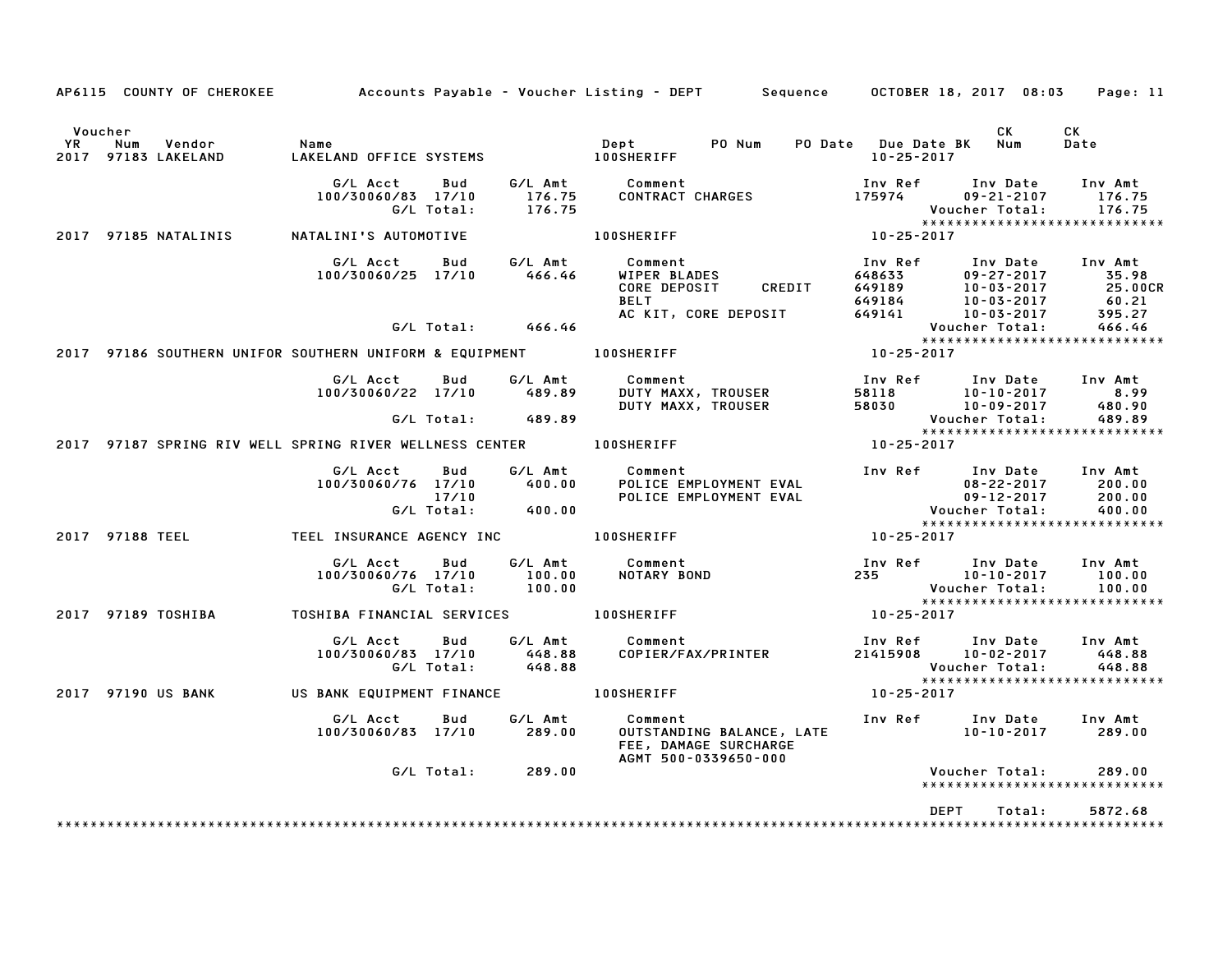| AP6115 COUNTY OF CHEROKEE                                            | Accounts Payable – Voucher Listing – DEPT         Sequence |                   |                                      |                                            |                             |                                         | OCTOBER 18, 2017 08:03                                                                  | Page: 12                                     |
|----------------------------------------------------------------------|------------------------------------------------------------|-------------------|--------------------------------------|--------------------------------------------|-----------------------------|-----------------------------------------|-----------------------------------------------------------------------------------------|----------------------------------------------|
| Voucher<br><b>YR</b><br>Num<br>Vendor<br>2017<br>97209 COMMERCE VISA | Name<br><b>COMMERCE BANK</b>                               |                   |                                      | CK<br>CK<br>Dept<br>100911                 | PO Num                      | PO Date Due Date BK<br>$10 - 25 - 2017$ | Num                                                                                     | Date                                         |
|                                                                      | G/L Acct<br>100/30190/88 17/10                             | Bud               | G/L Amt<br>192.50                    | Comment<br><b>ACCT</b><br>REBECCA BRASSART |                             | Inv Ref                                 | Inv Date                                                                                | Inv Amt                                      |
|                                                                      |                                                            | G/L Total:        | 192.50                               | KAM<br><b>KAM</b>                          |                             |                                         | $09 - 11 - 2017$<br>$09 - 11 - 2017$<br>Voucher Total:<br>***************************** | 160.00<br>32.50<br>192.50                    |
|                                                                      |                                                            |                   |                                      |                                            |                             |                                         | <b>DEPT</b><br>Total:                                                                   | 192.50                                       |
| 2017 97208 CORPORATE                                                 | <b>CORPORATE BUSINESS SYSTEMS</b>                          |                   | 103                                  |                                            |                             | 10-25-2017                              |                                                                                         |                                              |
|                                                                      | G/L Acct<br>103/30103/83 17/10                             | Bud<br>G/L Total: | G/L Amt<br>46.32<br>46.32            | Comment<br>CONTRACT CHARGES                |                             | Inv Ref<br>1576008                      | Inv Date<br>10-04-2017<br>Voucher Total:                                                | Inv Amt<br>46.32<br>46.32                    |
| 2017 97274 CORPORATE                                                 | <b>CORPORATE BUSINESS SYSTEMS</b>                          |                   |                                      | 103                                        |                             | 10-25-2017                              | *****************************                                                           |                                              |
|                                                                      | G/L Acct<br>103/30103/83 17/10                             | Bud<br>G/L Total: | G/L Amt<br>30.94<br>30.94            | Comment                                    | MONTHLY CONTRACT            | Inv Ref<br>1581901                      | Inv Date<br>$10 - 11 - 2017$<br>Voucher Total:<br>*****************************         | Inv Amt<br>30.94<br>30.94                    |
|                                                                      |                                                            |                   |                                      |                                            |                             |                                         | DEPT<br>Total:                                                                          | 77.26                                        |
| 2017 97242 ANDERSON, R                                               | R NEAL ANDERSON                                            |                   |                                      | 110HWY                                     |                             | $10 - 25 - 2017$                        |                                                                                         |                                              |
|                                                                      | G/L Acct<br>110/30110/86 17/10<br>110/30110/73 17/10       | Bud<br>G/L Total: | G/L Amt<br>40.00<br>187.25<br>227.25 | Comment<br>MILEAGE                         | <b>CELL PHONE STIPEND</b>   | Inv Ref                                 | Inv Date<br>$10 - 25 - 2017$<br>Voucher Total:                                          | Inv Amt<br>40.00<br>187.25<br>227.25         |
| 2017 97228 APPLE                                                     | APPLEMARKET                                                |                   |                                      | <b>110HWY</b>                              |                             | 10-25-2017                              | *****************************                                                           |                                              |
|                                                                      | G/L Acct<br>110/30110/42 17/10                             | Bud               | G/L Amt<br>33.60                     | Comment<br><b>CLEANER</b>                  | SPOON, FOAM PLATES, CREAMER | Inv Ref<br>21219126                     | Inv Date<br>10-06-2017<br>3607027 10-12-2017                                            | Inv Amt<br>2.29<br>31.31                     |
|                                                                      |                                                            | G/L Total:        | 33.60                                | COFFEE, SUGAR                              |                             |                                         | Voucher Total:                                                                          | 33.60                                        |
| 2017 97238 BLEVINS                                                   | BLEVINS ASPHALT CONSTRUCTION CO INC 110HWY                 |                   |                                      |                                            |                             | 10-25-2017                              | *****************************                                                           |                                              |
|                                                                      | G/L Acct<br>110/30110/34 17/10                             | Bud               | G/L Amt<br>485.96                    | Comment<br>COLD-MIX                        |                             | Inv Ref<br>1443<br>1463<br>1467<br>1453 | Inv Date<br>$09 - 28 - 2017$<br>$10 - 03 - 2017$<br>$10 - 05 - 2017$<br>10-02-2017      | Inv Amt<br>92.34<br>92.34<br>95.71<br>102.45 |
|                                                                      |                                                            | G/L Total:        | 485.96                               |                                            |                             | 1481                                    | 10-10-2017<br>Voucher Total:<br>*****************************                           | 103.12<br>485.96                             |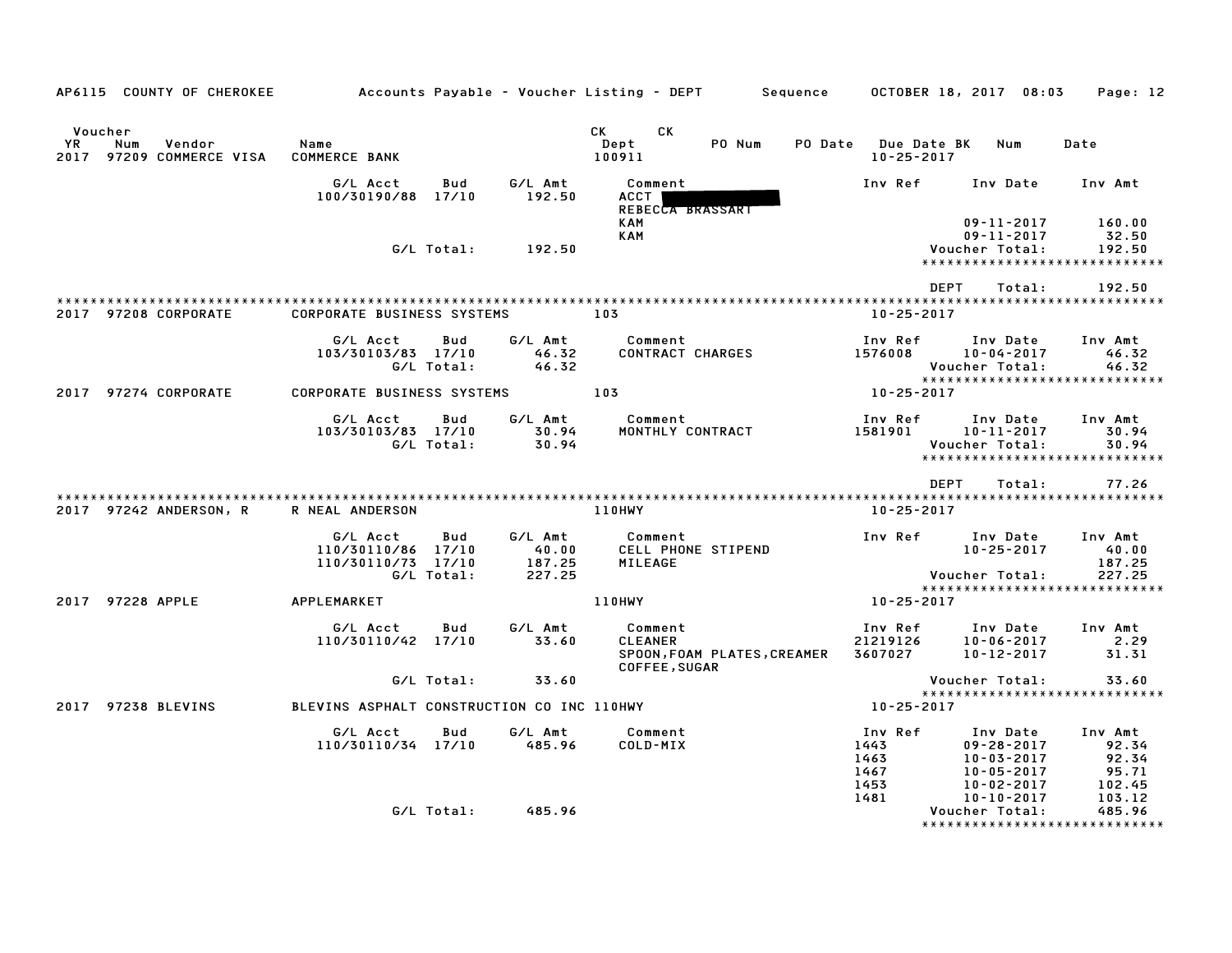|         |                                                     | AP6115 COUNTY OF CHEROKEE Accounts Payable - Voucher Listing - DEPT Sequence OCTOBER 18, 2017 08:03                                                                                                                                     |                                                                                                                                                                                                                                                                                                                            | Page: 13                        |
|---------|-----------------------------------------------------|-----------------------------------------------------------------------------------------------------------------------------------------------------------------------------------------------------------------------------------------|----------------------------------------------------------------------------------------------------------------------------------------------------------------------------------------------------------------------------------------------------------------------------------------------------------------------------|---------------------------------|
| Voucher |                                                     |                                                                                                                                                                                                                                         | <b>CK</b>                                                                                                                                                                                                                                                                                                                  | CK<br>Date                      |
|         |                                                     | G/LAcct Bud G/LAmt Comment Inv Ref Inv Date Inv Amt<br>110/30110/42 17/10 20.52 EMERGENCY KIT 8403370626 10-06-2017 20.52<br>G/LTotal: 20.52 BMERGENCY KIT Woucher Total: 20.52<br>EAN THE UNIFORM CO JOPLIN 110HWY 10-25-2017 10-25-20 |                                                                                                                                                                                                                                                                                                                            | *****************************   |
|         | 2017 97240 CLEAN CLEAN THE UNIFORM CO JOPLIN 110HWY |                                                                                                                                                                                                                                         |                                                                                                                                                                                                                                                                                                                            |                                 |
|         |                                                     | G/L Acct Bud G/L Amt Comment<br>110/30110/42 17/10 102.69 MAT, AIR FRESH, SOAP 21237423 10-09-2017 102.69<br>G/L Total: 102.69 MAT, AIR FRESH, SOAP 21237423 10-09-2017 102.69<br>TRICK W COLLINS 102.69 110HWY 10-25-2017              |                                                                                                                                                                                                                                                                                                                            |                                 |
|         | 2017 97246 COLLINS, P PATRICK W COLLINS             |                                                                                                                                                                                                                                         |                                                                                                                                                                                                                                                                                                                            |                                 |
|         |                                                     | G/LAcct Bud G/LAmt Comment Inv Ref Inv Date Inv Amt<br>110/30110/86 17/10 40.00 CELLPHONE STIPEND 10-25-2017 40.00<br>G/LTotal: 40.00 110HWY 10-25-2017 40.00<br>MMERCE BANK 10-25-2017 10HWY 10-25-2017                                |                                                                                                                                                                                                                                                                                                                            |                                 |
|         | 2017 97276 COMMERCE VISA COMMERCE BANK              |                                                                                                                                                                                                                                         |                                                                                                                                                                                                                                                                                                                            |                                 |
|         |                                                     | G/L Acct   Bud    G/L Amt      Comment                              Inv Ref    Inv Date   Inv Amt<br>110/30110/79 17/10     3200.00      PARTS, REBUILD TRANSMISSION                      10-05-2017     3200.00                        |                                                                                                                                                                                                                                                                                                                            |                                 |
|         | G/L Total: 3200.00                                  |                                                                                                                                                                                                                                         |                                                                                                                                                                                                                                                                                                                            | *****************************   |
|         |                                                     |                                                                                                                                                                                                                                         |                                                                                                                                                                                                                                                                                                                            |                                 |
|         |                                                     | G/L Acct Bud G/L Amt Comment<br>110/30110/79 17/10 85.86 DONUT, SAUSAGE_ROLLS<br>G/L Total: 85.86<br>Comment Inv Ref Inv Date Inv Amt<br>DONUT, SAUSAGE ROLLS 881582 10-10-2017 85.86<br>OHWY 10-25-2017<br>25.86<br>25-2017            |                                                                                                                                                                                                                                                                                                                            |                                 |
|         |                                                     | 2017 97281 EMPIRE EMPIRE DISTRICT ELECTRIC COMPANY 110HWY                                                                                                                                                                               |                                                                                                                                                                                                                                                                                                                            |                                 |
|         |                                                     | 6/L Acct  Bud  6/L Amt  Comment   Comment   Inv Ref   Inv Date   Inv Amt<br>110/30110/72 17/10   1007.15   ELECTRIC   CHO   109852–69–2   10–12–2017   20.08                                                                            |                                                                                                                                                                                                                                                                                                                            |                                 |
|         | G/L Total: 1007.15                                  |                                                                                                                                                                                                                                         |                                                                                                                                                                                                                                                                                                                            | *****************************   |
|         |                                                     |                                                                                                                                                                                                                                         |                                                                                                                                                                                                                                                                                                                            |                                 |
|         |                                                     | G/L Acct Bud G/L Amt Comment<br>110/30110/79 17/10 899.03 REPAIRAIRCONTROLSYST<br>REPAIR AIR CONTROL SYSTEM SIJ00085060 10-02-2017<br><b>EXERIBLE AIR CONTROL STOTENT</b><br>AIR FILTER<br>AIR FILTER<br>PARTS<br>PARTS<br>HOSE<br>PART | Inv Ref      Inv Date    Inv Amt<br>SIJ00085060   10–02–2017        133.35<br>81J00085060 10-02-2017 133.35<br>PIJ00326111 10-02-2017 124.36<br>PIJ00326112 10-02-2017 93.27<br>PIJ0032613 10-02-2017 31.09<br>PIJ00326004 09-29-2017 34.92<br>PIJ00326394 10-05-2017 45.79<br>PIJ00326871 10-12-2017 172.14<br>PIJ0032687 |                                 |
|         | G/L Total: 899.03                                   |                                                                                                                                                                                                                                         |                                                                                                                                                                                                                                                                                                                            | ******************************* |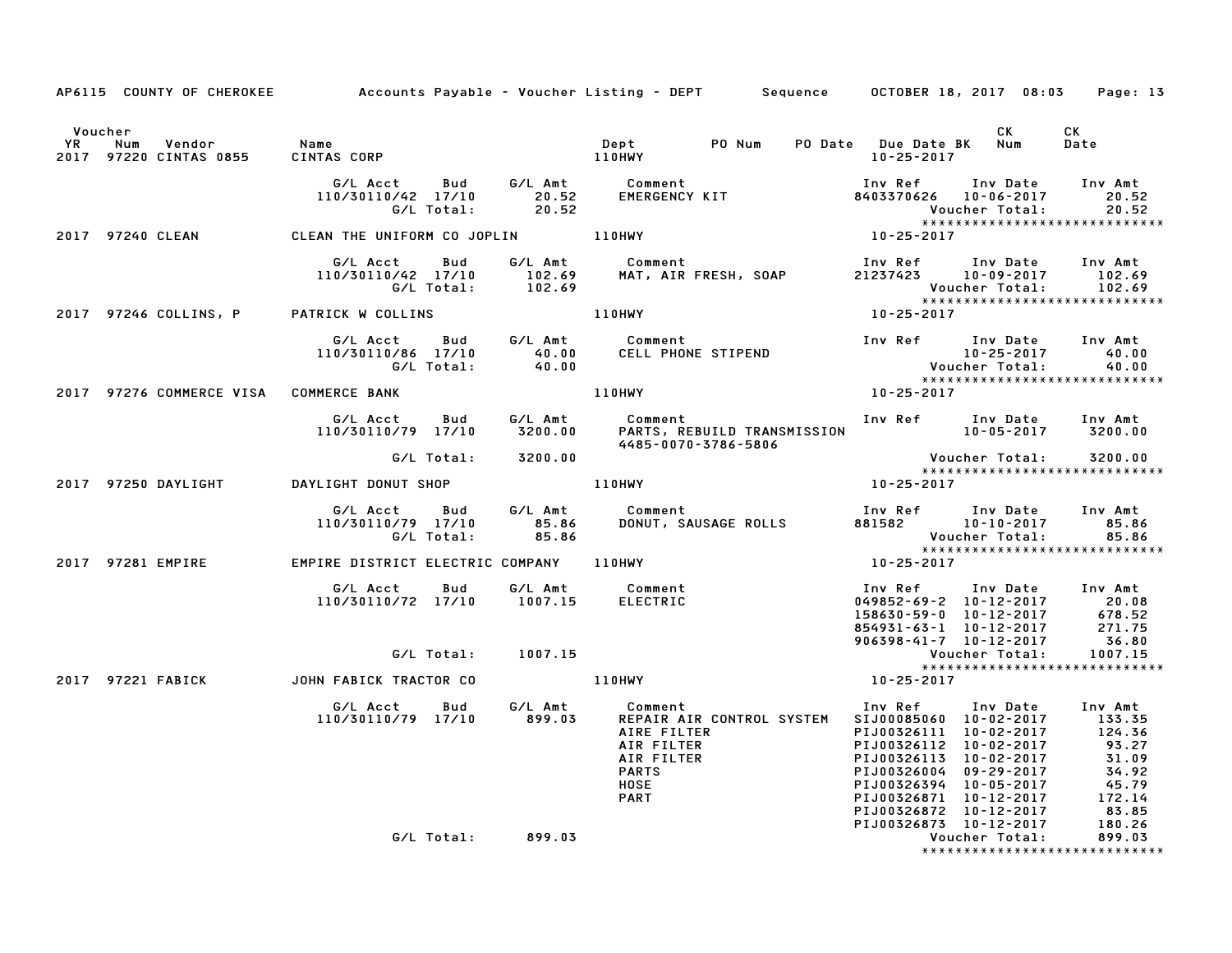|                      |                                                                                       |                                                                        |            |                                            | AP6115 COUNTY OF CHEROKEE Accounts Payable – Voucher Listing – DEPT Sequence OCTOBER 18, 2017 08:03 Page: 14      |                                                                                                                                                                                    |                                          |                                                               |
|----------------------|---------------------------------------------------------------------------------------|------------------------------------------------------------------------|------------|--------------------------------------------|-------------------------------------------------------------------------------------------------------------------|------------------------------------------------------------------------------------------------------------------------------------------------------------------------------------|------------------------------------------|---------------------------------------------------------------|
| Voucher<br><b>YR</b> | Num<br>Vendor<br>2017 97297 FIRST AMERICAN FIRST AMERICAN TITLE KANSAS AGENCY, 110HWY | Name                                                                   |            |                                            |                                                                                                                   | 10-25-2017                                                                                                                                                                         | CK                                       | CK<br>Date                                                    |
|                      |                                                                                       | G/L Acct<br>110/30110/79 17/10                                         | Bud        | G/L Amt<br>200.00<br>G/L Total: 200.00     | Comment<br>5TH ST SEARCH FEE                                                                                      | Inv Ref<br>81613222                                                                                                                                                                | Inv Date<br>10-10-2017<br>Voucher Total: | Inv Amt<br>200.00<br>200.00<br>****************************** |
|                      | 2017 97227 FLEETPRIDE                                                                 | FLEETPRIDE                                                             |            |                                            | 110HWY                                                                                                            | $10 - 25 - 2017$                                                                                                                                                                   |                                          |                                                               |
|                      |                                                                                       | G/L Acct Bud G/L Amt Comment<br>110/30110/79 17/10 236.42 FILTERS      |            |                                            | FILTERS                                                                                                           | Inv Ref      Inv Date     Inv Amt                                                                                                                                                  |                                          |                                                               |
|                      |                                                                                       |                                                                        |            | G/L Total: 236.42                          |                                                                                                                   |                                                                                                                                                                                    | Voucher Total:                           | 236.42                                                        |
|                      | 2017 97226 FROST OIL FROST OIL COMPANY                                                |                                                                        |            |                                            | 110HWY                                                                                                            | $10 - 25 - 2017$                                                                                                                                                                   |                                          |                                                               |
|                      |                                                                                       | G/L Acct                                                               | <b>Bud</b> |                                            | G/L Amt Comment<br>110/30110/32 17/10 2079.95 AIR 1 DIESEL EXHAUST FLUID 0127898-IN 10-03-2017<br>POWERTRAN FLUID | Inv Ref<br>0128900-IN 10-12-2017                                                                                                                                                   | Inv Date Inv Amt                         | 591.08<br>1488.87                                             |
|                      |                                                                                       |                                                                        |            | G/L Total: 2079.95                         |                                                                                                                   |                                                                                                                                                                                    | Voucher Total:                           | 2079.95<br>*****************************                      |
|                      | 2017 97235 JIM WOODS                                                                  | JIM WOODS MARKETING INC                                                |            | 110HWY                                     |                                                                                                                   | 10-25-2017                                                                                                                                                                         |                                          |                                                               |
|                      |                                                                                       | G/L Acct Bud<br>110/30110/30 17/10<br>110/30110/31 17/10<br>G/L Total: |            | G/L Amt<br>5562.39<br>11851.66<br>17414.05 | Comment<br>GOSOLINE<br><b>DIESEL</b>                                                                              | 1nv Ref       Inv Date     Inv Amt<br>235974          10-09-2017      5562.39<br>235975         10-09-2017     11851.66<br>Voucher Total: 17414.05<br>**************************** |                                          |                                                               |
|                      | 2017 97253 JOPLIN FREIGHT JOPLIN FREIGHTLINER SALES INC ________________________      |                                                                        |            |                                            |                                                                                                                   | 10-25-2017                                                                                                                                                                         |                                          |                                                               |
|                      |                                                                                       | G/L Acct<br>110/30110/79 17/10<br>G/L Total:                           | Bud        | 31.13<br>31.13                             | G/L Amt Comment<br>31.13 HEATER HOSE                                                                              | Inv Ref Inv Date<br>51704906<br><b>Voucher Total:</b>                                                                                                                              | 10-13-2017                               | Inv Amt<br>31.13<br>31.13                                     |
|                      | 2017 97251 K-7 SALES                                                                  | K-7 SALES & SERVICE                                                    |            |                                            | 110HWY                                                                                                            | 10-25-2017                                                                                                                                                                         |                                          | *****************************                                 |
|                      |                                                                                       | G/L Acct<br>110/30110/79 17/10<br>G/L Total:                           | Bud        | 4.22                                       | G/L Amt Comment<br>4.22 ROUND FILE<br><b>ROUND FILE</b>                                                           | Inv Ref Inv Date<br>13968                                                                                                                                                          | 10-13-2017<br>Voucher Total:             | Inv Amt<br>4.22<br>4.22                                       |
|                      | 2017 97225 KANSASLAND                                                                 | KANSASLAND TIRE OF PITTSBURG 110HWY                                    |            |                                            |                                                                                                                   | 10-25-2017                                                                                                                                                                         |                                          |                                                               |
|                      |                                                                                       | G/L Acct<br>110/30110/33 17/10 707.25                                  |            | Bud G/LAmt                                 | Comment<br>TIRES                                                                                                  | 174990<br>175205                                                                                                                                                                   | 10-11-2017                               | 58.25                                                         |
|                      |                                                                                       |                                                                        |            | G/L Total: 707.25                          |                                                                                                                   |                                                                                                                                                                                    | Voucher Total:                           | 707.25<br>*****************************                       |
|                      | 2017 97232 KIRKLAND                                                                   | KIRKLAND                                                               |            |                                            | 110HWY                                                                                                            | 10-25-2017                                                                                                                                                                         |                                          |                                                               |
|                      |                                                                                       | G/L Acct<br>110/30110/79 17/10 46.90                                   | <b>Bud</b> |                                            | G/L Amt Comment<br><b>OXYGEN</b><br><b>OXYGEN</b>                                                                 | Inv Ref      Inv Date<br>357468 10-04-2017<br>357503 10-11-2017                                                                                                                    | 10-04-2017                               | Inv Amt<br>29.90<br>17.00                                     |
|                      |                                                                                       |                                                                        | G/L Total: | 46.90                                      |                                                                                                                   |                                                                                                                                                                                    | Voucher Total:                           | 46.90<br>*****************************                        |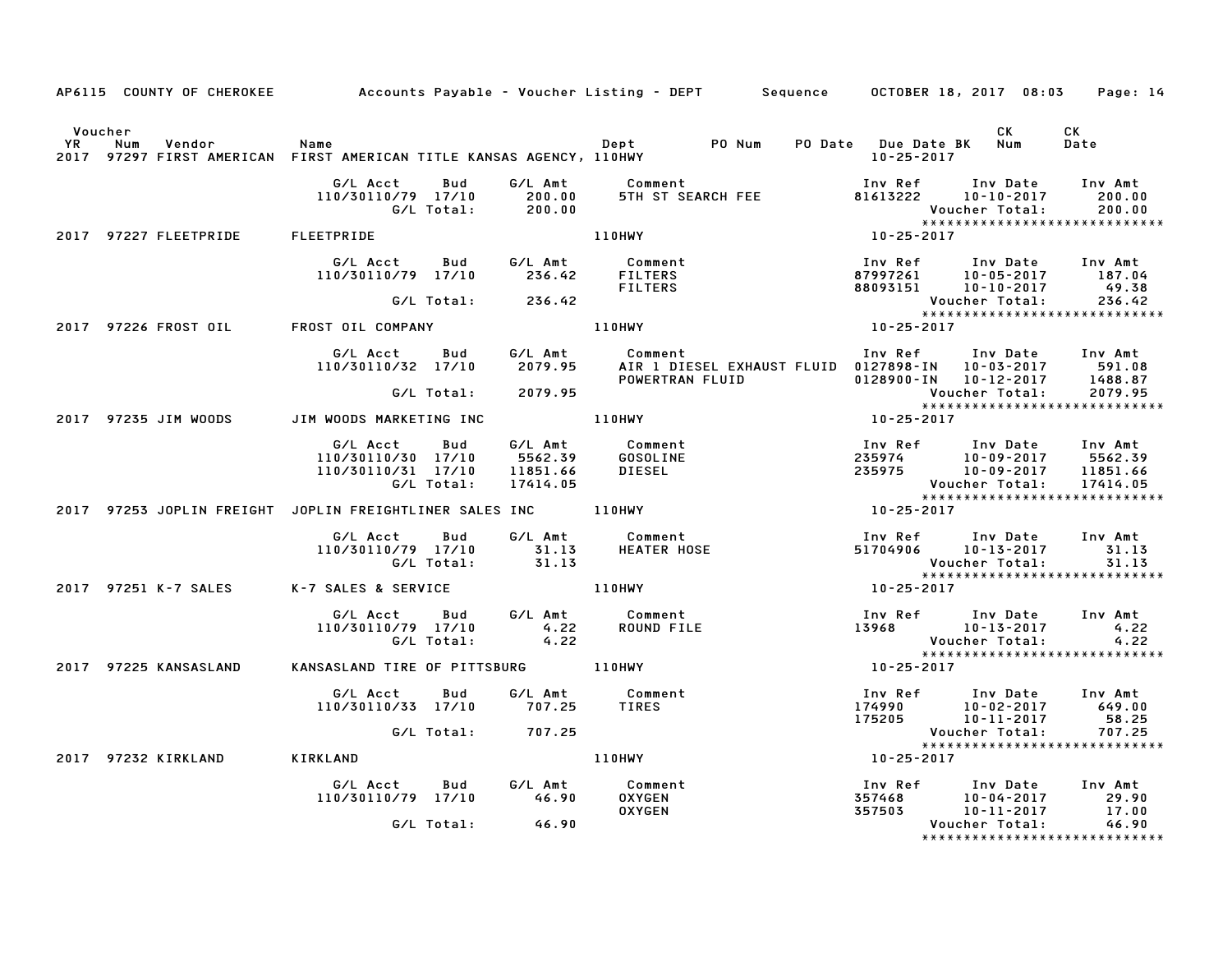|    | AP6115 COUNTY OF CHEROKEE Accounts Payable - Voucher Listing - DEPT Sequence OCTOBER 18, 2017 08:03 |                                                  |                   |                                 |                                                   |        |                                                                                                                                                                                                   |                                                                | Page: 15                                                                                  |
|----|-----------------------------------------------------------------------------------------------------|--------------------------------------------------|-------------------|---------------------------------|---------------------------------------------------|--------|---------------------------------------------------------------------------------------------------------------------------------------------------------------------------------------------------|----------------------------------------------------------------|-------------------------------------------------------------------------------------------|
| YR | Voucher<br>Num<br>Vendor<br>2017 97237 LAMBERT                                                      | Name<br>LAMBERT TRACTOR & MACHINERY SALES 110HWY |                   |                                 | Depter                                            | PO Num | PO Date Due Date BK Num<br>$10 - 25 - 2017$                                                                                                                                                       | CK                                                             | CK<br>Date                                                                                |
|    |                                                                                                     | G/L Acct<br>110/30110/79 17/10                   | Bud<br>G/L Total: | G/L Amt<br>4.88<br>4.88         | Comment<br><b>SHIM</b>                            |        | Inv Ref                                                                                                                                                                                           | Inv Date<br>$09 - 26 - 2017$<br>Voucher Total:                 | Inv Amt<br>4.88<br>4.88<br>*****************************                                  |
|    | 2017 97224 LOCKE                                                                                    | <b>LOCKE SUPPLY</b>                              |                   |                                 | 110HWY                                            |        | 10-25-2017                                                                                                                                                                                        |                                                                |                                                                                           |
|    |                                                                                                     | G/L Acct<br>110/30110/79 17/10                   | <b>Bud</b>        | G/L Amt<br>78.53                | Comment<br><b>PART</b><br>LAMP                    |        | Inv Ref<br>32628885<br>32628790  10-10-2017                                                                                                                                                       | Inv Date<br>$10 - 10 - 2017$                                   | Inv Amt<br>20.93<br>57.60                                                                 |
|    |                                                                                                     |                                                  | G/L Total:        | 78.53                           |                                                   |        |                                                                                                                                                                                                   | Voucher Total:                                                 | 78.53                                                                                     |
|    | 2017 97218 MFA OIL                                                                                  | MFA OIL - NEOSHO 1055                            |                   |                                 | 110HWY                                            |        | 10-25-2017                                                                                                                                                                                        |                                                                | *****************************                                                             |
|    |                                                                                                     | G/L Acct<br>110/30110/31 17/10                   | Bud               | 7587.90                         | G/L Amt Comment<br>DIESEL                         |        | Inv Ref<br>D0002556877 10-06-2017<br>D0002560273 10-13-2017<br>00182500377<br>00182500374 10-09-2017<br>00182500380<br>00182500376 10-09-2017<br>00182500373 10-09-2017<br>00182500378 10-09-2017 | Inv Date<br>10-09-2017<br>10-09-2017                           | Inv Amt<br>1983.11<br>929.24<br>342.46<br>619.76<br>864.08<br>1248.37<br>606.89<br>570.30 |
|    |                                                                                                     |                                                  | G/L Total:        | 7587.90                         |                                                   |        | 00182500375 10-09-2017                                                                                                                                                                            | Voucher Total:                                                 | 423.69<br>7587.90                                                                         |
|    |                                                                                                     |                                                  |                   |                                 |                                                   |        |                                                                                                                                                                                                   |                                                                | *****************************                                                             |
|    | 2017 97239 MHC                                                                                      | MHC                                              |                   |                                 | 110HWY                                            |        | 10-25-2017                                                                                                                                                                                        |                                                                |                                                                                           |
|    |                                                                                                     | G/L Acct<br>110/30110/79 17/10                   | Bud<br>G/L Total: | G/L Amt<br>171.19<br>171.19     | Comment<br>FILTFP°                                |        | Inv Ref      Inv Date<br>285600784069 10-06-2017                                                                                                                                                  | Voucher Total:                                                 | Inv Amt<br>171.19<br>171.19<br>*****************************                              |
|    | 2017 97236 MIDWEST MINERAL MIDWEST MINERALS                                                         |                                                  |                   |                                 | <b>110HWY</b>                                     |        | 10-25-2017                                                                                                                                                                                        |                                                                |                                                                                           |
|    |                                                                                                     | G/L Acct<br>110/30110/35 17/10                   | Bud<br>G/L Total: | G/L Amt<br>12794.92<br>12794.92 | Comment<br><b>ROCK</b>                            |        | Inv Ref Inv Date<br>155284<br>155283                                                                                                                                                              | 10-10-2017<br>10-10-2017<br>Voucher Total:                     | Inv Amt<br>9266.08<br>3528.84<br>12794.92                                                 |
|    |                                                                                                     |                                                  |                   |                                 |                                                   |        |                                                                                                                                                                                                   |                                                                | *****************************                                                             |
|    | 2017 97234 MUNICIPAL                                                                                | MUNICIPAL INDUSTRIAL SUPPLY 110HWY               |                   |                                 |                                                   |        | 10-25-2017                                                                                                                                                                                        |                                                                |                                                                                           |
|    |                                                                                                     | G/L Acct<br>110/30110/79 17/10                   | Bud               | G/L Amt<br>3442.10              | Comment<br>REPAIR<br><b>BLADE</b><br><b>PARTS</b> |        | Inv Ref<br>2865<br>2866<br>2875<br>2880                                                                                                                                                           | Inv Date<br>$09 - 14 - 2017$<br>$09 - 14 - 2017$<br>10-04-2017 | Inv Amt<br>786.94<br>548.28<br>960.04                                                     |
|    |                                                                                                     |                                                  | G/L Total:        | 3442.10                         | REPAIR/PARTS                                      |        | 2880                                                                                                                                                                                              | 10-10-2017<br>Voucher Total:                                   | 1146.84<br>3442.10                                                                        |
|    | 2017 97229 NATALINIS                                                                                | NATALINI'S AUTOMOTIVE                            |                   |                                 | 110HWY                                            |        | 10-25-2017                                                                                                                                                                                        |                                                                | *****************************                                                             |
|    |                                                                                                     | G/L Acct<br>110/30110/79 17/10                   | Bud<br>G/L Total: | G/L Amt<br>28.55<br>28.55       | Comment<br>HOSE, CONNECTOR                        |        | Inv Ref      Inv Date<br>650101                                                                                                                                                                   | 10-12-2017<br>Voucher Total:                                   | Inv Amt<br>28.55<br>28.55<br>*****************************                                |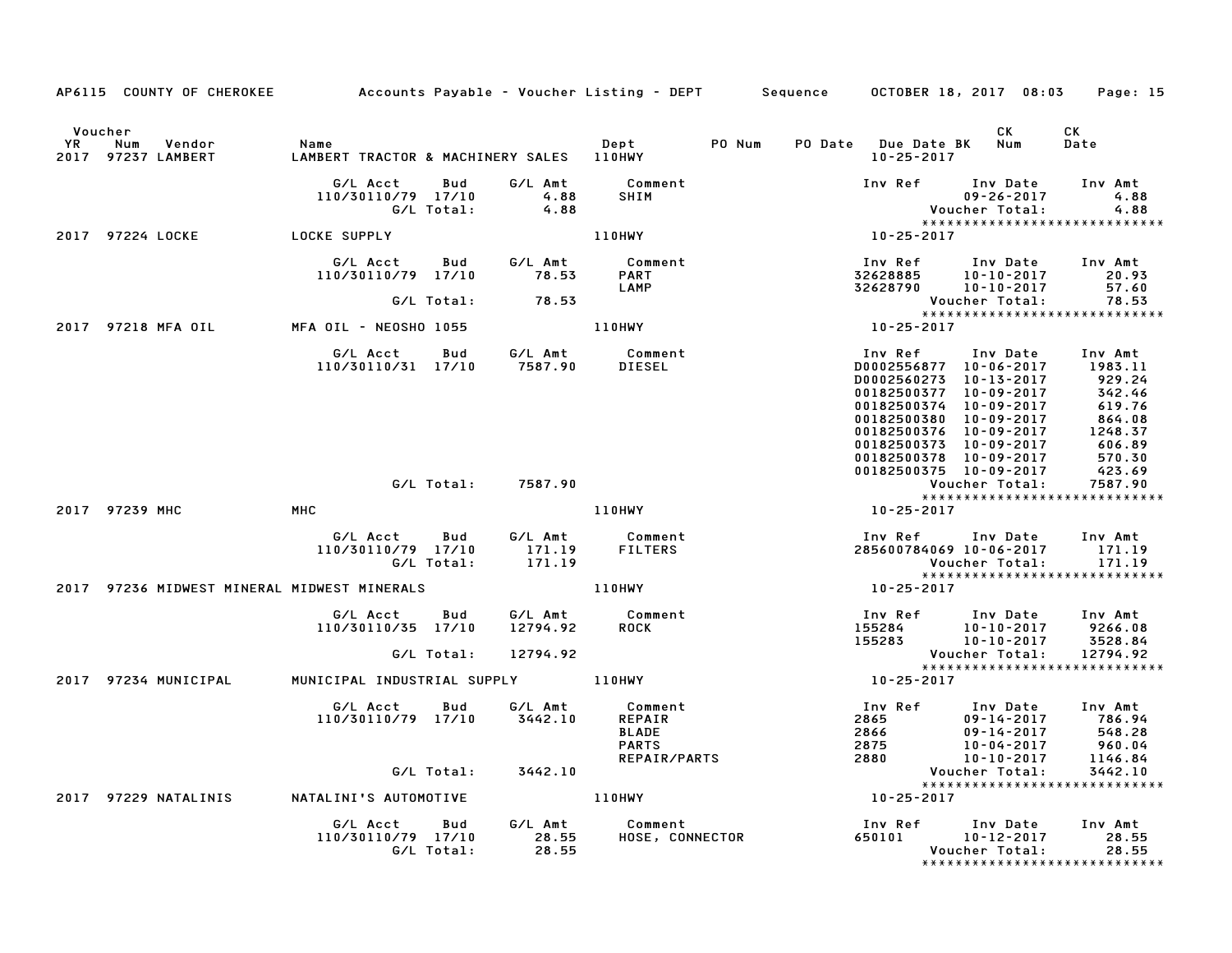|    |                                                       |                                                              |                           | AP6115 COUNTY OF CHEROKEE           Accounts Payable – Voucher Listing – DEPT       Sequence                                                                                                                |                                                                                                                                                              | OCTOBER 18, 2017 08:03                                                                                                                                                                                                                       | Page: 16                                                                                                            |
|----|-------------------------------------------------------|--------------------------------------------------------------|---------------------------|-------------------------------------------------------------------------------------------------------------------------------------------------------------------------------------------------------------|--------------------------------------------------------------------------------------------------------------------------------------------------------------|----------------------------------------------------------------------------------------------------------------------------------------------------------------------------------------------------------------------------------------------|---------------------------------------------------------------------------------------------------------------------|
| YR | Voucher<br>Vendor Name<br>Num<br>2017 97230 NATALINIS | NATALINI'S AUTOMOTIVE                                        |                           | Dept<br>110HWY<br>PO Num                                                                                                                                                                                    | PO Date Due Date BK Num<br>10-25-2017                                                                                                                        | <b>CK</b>                                                                                                                                                                                                                                    | CK.<br>Date                                                                                                         |
|    |                                                       | G/L Acct<br>Bud<br>110/30110/79 17/10                        | 234.53                    | G/L Amt Comment<br>HOSE, HOSE END, SWIVEL<br>CREDIT<br>FILTER KIT<br>CREDIT<br>LOCKNUT<br>AIR FILTER<br>OIL FILTER<br>AIR FILTER, OIL FILTER<br>FLINT TORCH LIGHTER<br>0-RING<br><b>PART</b><br><b>BULB</b> | Inv Ref<br>649167<br>649159<br>649214<br>649222<br>648067<br>649529<br>649980<br>649997<br>650059<br>650055<br>650050<br>650009                              | Inv Date<br>$10 - 03 - 2017$<br>$10 - 03 - 2017$<br>$10 - 03 - 2017$<br>$10 - 03 - 2017$<br>$09 - 21 - 2017$<br>$10 - 06 - 2017$<br>$10 - 11 - 2017$<br>$10 - 11 - 2017$<br>$10 - 12 - 2017$<br>10-12-2017<br>10-12-2017<br>$10 - 11 - 2017$ | Inv Amt<br>78.93<br>12.99CR<br>69.98<br>29.99CR<br>19.32<br>19.95<br>31.56<br>21.56<br>3.41<br>.83<br>9.99<br>21.98 |
|    |                                                       | G/L Total:                                                   | 234.53                    |                                                                                                                                                                                                             |                                                                                                                                                              | Voucher Total:                                                                                                                                                                                                                               | 234.53<br>******************************                                                                            |
|    |                                                       |                                                              |                           | <b>110HWY</b>                                                                                                                                                                                               | ∶××××<br>1025-2017                                                                                                                                           |                                                                                                                                                                                                                                              |                                                                                                                     |
|    |                                                       | G/L Acct<br>110/30110/37 17/10<br>G/L Total:                 | 362.49<br>362.49          | Bud G/L Amt Comment<br>SPEED LIMIT SIGN                                                                                                                                                                     | Inv Ref<br>IN-184385<br>Voucher Total:                                                                                                                       | Inv Date Inv Amt<br>10–03–2017 - 362.49                                                                                                                                                                                                      | 362.49<br>362.49                                                                                                    |
|    | 2017 97223 NEPTUNE                                    | NEPTUNE RADIATOR & AUTO REPAIR 110HWY                        |                           |                                                                                                                                                                                                             | $10 - 25 - 2017$                                                                                                                                             |                                                                                                                                                                                                                                              |                                                                                                                     |
|    |                                                       | G/L Acct Bud<br>110/30110/79 17/10 71.98<br>G/L Total: 71.98 |                           | G/L Amt Comment<br>Comment<br>RADIATOR REPAIR                                                                                                                                                               | Inv Ref Inv Date Inv Amt<br>$0.020723$ $10-09-2017$ $71.98$<br>Voucher Total: 71.98<br>****************************                                          |                                                                                                                                                                                                                                              |                                                                                                                     |
|    | 2017 97222 0'MALLEY                                   | 0'MALLEY IMPLEMENT CO INC 110HWY                             |                           |                                                                                                                                                                                                             | $10 - 25 - 2017$                                                                                                                                             |                                                                                                                                                                                                                                              |                                                                                                                     |
|    |                                                       | G/L Acct<br><b>Bud</b><br>110/30110/79 17/10                 | 15.41                     | G/L Amt           Comment<br>15.41       TOGGLE/ROCKER<br>OIL FILTER<br>FUEL FILTER<br>CREDIT                                                                                                               | Inv Ref Inv Date Inv Amt<br>200475<br>20075 109-01-2017 143.75<br>200820 10-05-2017 89.10<br>2008202 10-02-2017 95.08<br>2008202 10-02-2017 95.08<br>PICKPAC |                                                                                                                                                                                                                                              | 212.52CR                                                                                                            |
|    |                                                       | $G/L$ Total: $15.41$                                         |                           |                                                                                                                                                                                                             |                                                                                                                                                              | Voucher Total:                                                                                                                                                                                                                               | 15.41<br>******************************                                                                             |
|    | 2017 97219 PURCELL                                    | PURCELL TIRE & RUBBER COMPANY 110HWY                         |                           |                                                                                                                                                                                                             | $10 - 25 - 2017$                                                                                                                                             |                                                                                                                                                                                                                                              |                                                                                                                     |
|    |                                                       | <b>Bud</b><br>G/L Acct<br>110/30110/33 17/10<br>G/L Total:   | 585.00<br>585.00          | G/L Amt Comment<br><b>TIRES</b>                                                                                                                                                                             | Inv Ref       Inv Date<br>2620189        10–12–2017<br>Voucher Total:<br>Youcher Total:                                                                      |                                                                                                                                                                                                                                              | Inv Amt<br>585.00<br>585.00<br>*****************************                                                        |
|    | 2017 97233 SAFETY-KLEEN                               | SAFETY-KLEEN SYSTEMS                                         |                           | <b>110HWY</b>                                                                                                                                                                                               | $10 - 25 - 2017$                                                                                                                                             |                                                                                                                                                                                                                                              |                                                                                                                     |
|    |                                                       | G/L Acct<br><b>Bud</b><br>110/30110/79 17/10<br>G/L Total:   | G/L Amt<br>60.00<br>60.00 | Comment<br>USED OIL RECYCLE                                                                                                                                                                                 | Inv Ref Inv Date                                                                                                                                             | 10-10-2017<br>Voucher Total:                                                                                                                                                                                                                 | Inv Amt<br>60.00<br>60.00                                                                                           |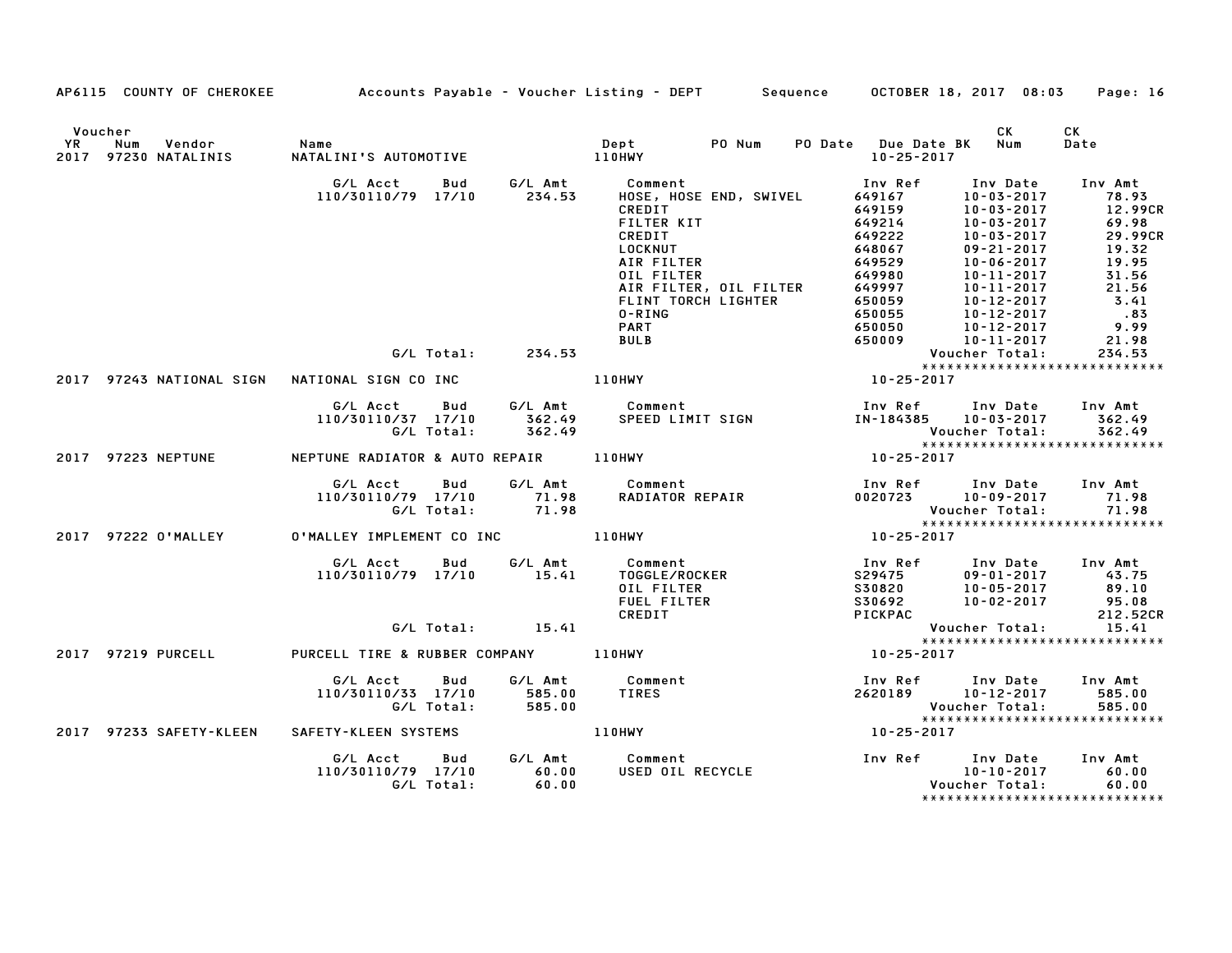|                                                                   |                                                                          |                                                | AP6115 COUNTY OF CHEROKEE Accounts Payable - Voucher Listing - DEPT Sequence OCTOBER 18, 2017 08:03 |                                                                                                            | Page: 17                    |
|-------------------------------------------------------------------|--------------------------------------------------------------------------|------------------------------------------------|-----------------------------------------------------------------------------------------------------|------------------------------------------------------------------------------------------------------------|-----------------------------|
| Voucher<br>Vendor<br><b>YR</b><br>Num<br>2017 97241 SCHREINER, L  | Name<br>LOUIS W SCHREINER                                                |                                                | CK CK<br>PO Num<br>Dept<br>110HWY                                                                   | PO Date Due Date BK Num<br>10-25-2017                                                                      | Date                        |
|                                                                   | G/L Acct<br>Bud<br>110/30110/79 17/10<br>G/L Total:                      | $\begin{bmatrix} 50.00 \\ 50.00 \end{bmatrix}$ | G/L Amt Comment<br>SAFETY MEETING                                                                   | Inv Ref Inv Date<br>10-01-2017<br>Voucher Total: 50.00<br>*****************************                    | Inv Amt<br>50.00            |
| 2017 97231 SHORT CREEK                                            | SHORT CREEK TRUE VALUE                                                   |                                                | 110HWY                                                                                              | $10 - 25 - 2017$                                                                                           |                             |
|                                                                   | G/L Acct<br><b>Bud</b><br>110/30110/79 17/10<br>G/L Total:               | 53.24<br>53.24                                 | G/L Amt Comment<br>WINDSHIELD FLUID                                                                 | Inv Ref      Inv Date<br>B110372 10-10-2017<br>Voucher Total: 53.24<br>***************************         | Inv Amt<br>53.24            |
| 2017 97244 TRUE VALUE COL TRUE VALUE COLUMBUS                     |                                                                          |                                                | <b>110HWY</b>                                                                                       | 10-25-2017                                                                                                 |                             |
|                                                                   | G/L Acct Bud<br>110/30110/79 17/10<br>G/L Total:                         | G/L Amt<br>1.69<br>1.69                        | Comment<br>KEY                                                                                      | Inv Ref Inv Date<br>A326190 10-04-2017<br>Voucher Total:                                                   | Inv Amt<br>1.69<br>1.69     |
| 2017 97245 VIA CHRISTI OCC VIA CHRISTI OCCUPATIONAL HEALTH 110HWY |                                                                          |                                                |                                                                                                     | 10-25-2017                                                                                                 |                             |
|                                                                   | G/L Acct<br><b>Bud</b><br>110/30110/89 17/10 106.00<br>G/L Total: 106.00 |                                                | G/L Amt Comment<br><b>RANDOMS</b>                                                                   | Inv Ref Inv Date Inv Amt<br>5326 10-02-2017<br>Voucher Total:<br>*****************************             | 106.00<br>106.00            |
| 2017 97252 4 STATE TRUCKS 4 STATE TRUCKS INC                      |                                                                          |                                                | <b>110HWY</b>                                                                                       | 10-25-2017                                                                                                 |                             |
|                                                                   | G/L Acct<br>110/30110/79 17/10<br>G/L Total:                             | 110.99                                         | Bud G/LAmt Comment<br>17/10 110.99 PARTS                                                            | Inv Ref Inv Date Inv Amt<br>3315021<br>$09 - 26 - 2017$<br>Voucher Total:<br>***************************** | 110.99<br>110.99            |
| 2017 97191 CROP                                                   | CROP PRODUCTION SERVICES 130NOXWEED                                      |                                                |                                                                                                     | DEPT<br>Total:<br>10-25-2017                                                                               | 52581.38                    |
|                                                                   | G/L Acct<br>Bud<br>130/30130/41 17/10<br>G/L Total:                      | 497.50<br>497.50                               | G/L Amt Comment<br>CHEMICALS                                                                        | Inv Ref      Inv Date<br>1273107<br>$09 - 30 - 2017$<br>Voucher Total:<br>*****************************    | Inv Amt<br>497.50<br>497.50 |
| 2017 97282 CARDMEMBER                                             | CHASE CARD SERVICES                                                      |                                                | <b>140HEALTH</b>                                                                                    | DEPT<br>Total:<br>10-25-2017                                                                               | 497.50                      |
|                                                                   | G/L Acct<br>Bud<br>140/30140/43 17/10<br>140/30140/21 17/10              | G/L Amt<br>1453.90<br>145.00                   | Comment<br>HEALTH DEPT<br>ACCT  <br><b>ABATIX</b>                                                   | Inv Ref Inv Date<br>10-13-2017                                                                             | Inv Amt<br>1453.90          |
|                                                                   | G/L Total: 1598.90                                                       |                                                | <b>AMAZON</b><br>IN DIGITAL WAVE                                                                    | $10 - 11 - 2017$<br>10-05-2017<br>Voucher Total:<br>*****************************                          | 109.00<br>36.00<br>1598.90  |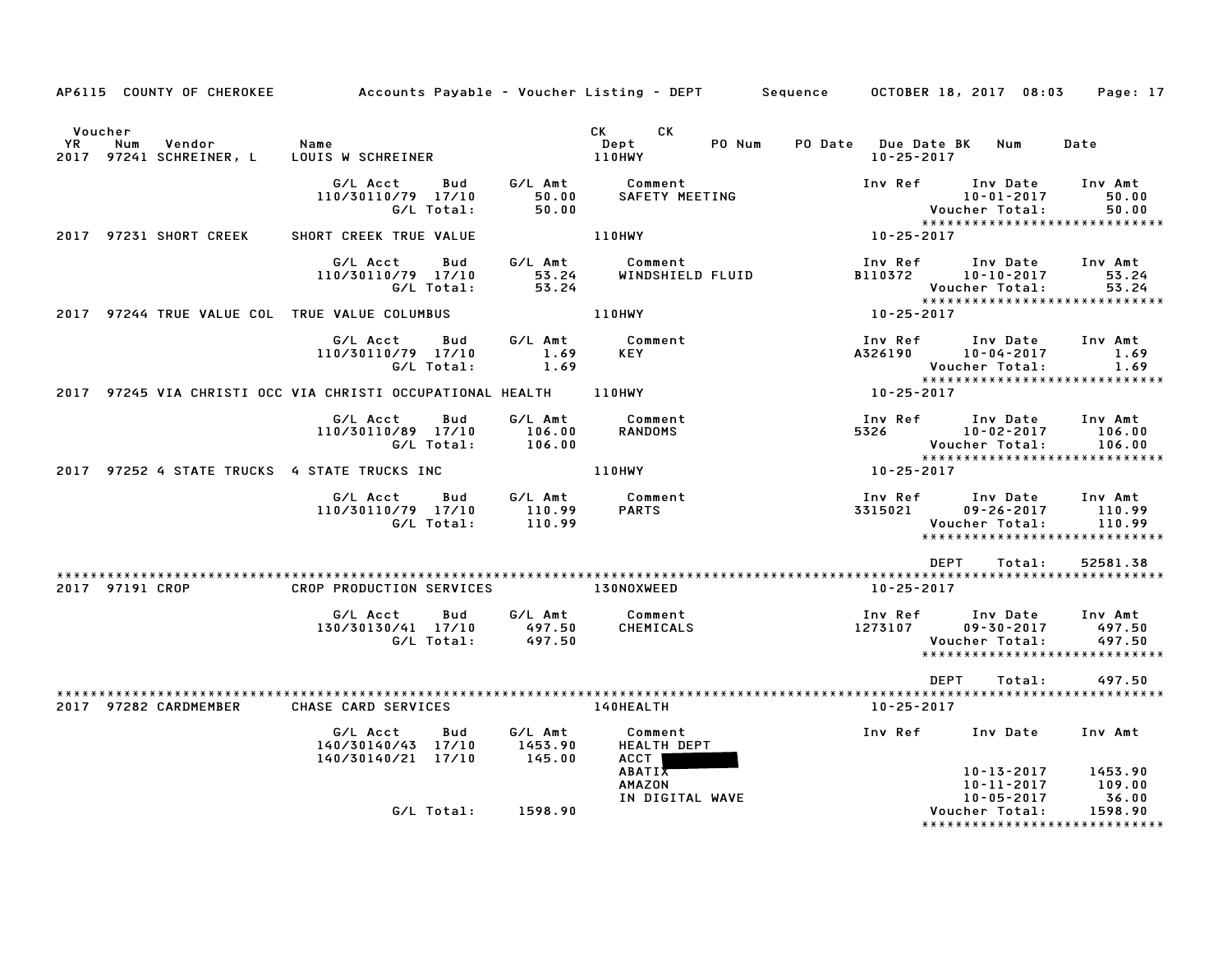|               |     |                       |                                                   |          |                   |                                                           | AP6115 COUNTY OF CHEROKEE Accounts Payable – Voucher Listing – DEPT Sequence OCTOBER 18, 2017 08:03 |                                             |                                         |                                                                                   | Page: 18                                 |
|---------------|-----|-----------------------|---------------------------------------------------|----------|-------------------|-----------------------------------------------------------|-----------------------------------------------------------------------------------------------------|---------------------------------------------|-----------------------------------------|-----------------------------------------------------------------------------------|------------------------------------------|
| Voucher<br>YR | Num | Vendor                | Name                                              |          |                   |                                                           | Dept PO Num<br>2017 97211 CRAW KAN TELEPH CRAW-KAN TELEPHONE COOPERATIVE INC 140HEALTH              |                                             | PO Date Due Date BK<br>$10 - 25 - 2017$ | CK<br>Num                                                                         | CK<br>Date                               |
|               |     |                       | G/L Acct<br>140/30140/76 17/10                    |          | Bud               | G/L Amt<br>22.45                                          | Comment<br>HEALTH DEPT                                                                              |                                             |                                         | Inv Ref Inv Date Inv Amt                                                          |                                          |
|               |     |                       |                                                   |          |                   | $G/L$ Total: 22.45                                        | ACCT 129793                                                                                         |                                             |                                         | 10-01-2017<br>Voucher Total:                                                      | 22.45<br>22.45                           |
|               |     |                       |                                                   |          |                   |                                                           | 2017 97283 CRAWFORD HEALTH CRAWFORD COUNTY HEALTH DEPT __________________________                   |                                             | 10-25-2017                              | ******************************                                                    |                                          |
|               |     |                       | 140/30140/82 17/10                                | G/L Acct | Bud               | G/L Amt<br>455.69                                         | Comment<br>WIC PROGRAM                                                                              |                                             |                                         | Inv Ref Inv Date                                                                  | Inv Amt                                  |
|               |     |                       |                                                   |          |                   | $G/L$ Total: $455.69$                                     |                                                                                                     | CONTRACTED SERVICES                         |                                         | 10-16-2017<br>Voucher Total:                                                      | 455.69<br>455.69                         |
|               |     | 2017 97284 ELLIOTT, B | <b>BETHA K ELLIOTT</b>                            |          |                   |                                                           | 140HEALTH                                                                                           |                                             | 10-25-2017                              | *****************************                                                     |                                          |
|               |     |                       | 140/30140/73 17/10                                | G/L Acct | Bud<br>G/L Total: | 159.43<br>159.43                                          | G/L Amt Comment                                                                                     | MILEAGE 10/2/17 - 10/13/17                  |                                         | Inv Ref Inv Date<br>10-13-2017<br>Voucher Total:<br>***************************** | Inv Amt<br>159.43<br>159.43              |
|               |     |                       |                                                   |          |                   | 2017 97285 FIRST CHRISTIAN FIRST CHRISTIAN CHURCH PARSONS | 140HEALTH                                                                                           |                                             | 10-25-2017                              |                                                                                   |                                          |
|               |     |                       | G/L Acct<br>140/30140/87 17/10                    |          | Bud               | G/L Amt<br>260.00                                         | Comment<br>WIC PROGRAM                                                                              |                                             |                                         | Inv Ref Inv Date Inv Amt                                                          |                                          |
|               |     |                       |                                                   |          |                   |                                                           | <b>BUILDING RENTAL</b>                                                                              | OCT 10, 11, 25, 26                          |                                         | 10-16-2017                                                                        | 260.00                                   |
|               |     |                       |                                                   |          | G/L Total:        | 260.00                                                    |                                                                                                     |                                             |                                         | Voucher Total:<br>*****************************                                   | 260.00                                   |
|               |     |                       | 2017 97286 FOUR STATE PRIN FOUR STATE PRINTING    |          |                   |                                                           | 140HEALTH                                                                                           |                                             | 10-25-2017                              |                                                                                   |                                          |
|               |     |                       | G/L Acct<br>140/30140/21 17/10                    |          | Bud               | G/L Amt<br>28.92                                          | Comment<br>UPS POSTAGE<br>WIC PROGRAM                                                               |                                             |                                         | Inv Ref       Inv Date<br>70994             10–02–2017                            | Inv Amt<br>28.92                         |
|               |     |                       |                                                   |          | G/L Total:        | 28.92                                                     |                                                                                                     |                                             |                                         | Voucher Total:<br>*****************************                                   | 28.92                                    |
|               |     |                       | 2017 97287 GALENA ASSEMBLY GALENA ASSEMBLY OF GOD |          |                   |                                                           | 140HEALTH                                                                                           |                                             | 10-25-2017                              |                                                                                   |                                          |
|               |     |                       | G/L Acct<br>140/30140/87 17/10                    |          | Bud               | G/L Amt<br>200.00                                         | Comment<br>WIC PROGRAM                                                                              |                                             |                                         | Inv Ref Inv Date                                                                  | Inv Amt                                  |
|               |     |                       |                                                   |          |                   |                                                           | <b>BUILDING RENTAL</b><br>OCT 18 & 24                                                               |                                             |                                         | 10-16-2017                                                                        | 200.00                                   |
|               |     |                       |                                                   |          | G/L Total:        | 200.00                                                    |                                                                                                     |                                             |                                         | Voucher Total:<br>*****************************                                   | 200.00                                   |
|               |     | 2017 97288 HAYES, C   | CARL I HAYES                                      |          |                   |                                                           | 140HEALTH                                                                                           |                                             | 10-25-2017                              |                                                                                   |                                          |
|               |     |                       | G/L Acct                                          |          | Bud<br>G/L Total: | G/L Amt<br>24.61                                          | Comment<br>140/30140/73  17/10  24.61  MILEAGE/CONFERENCE                                           |                                             | Inv Ref                                 | Inv Date<br>Voucher Total:                                                        | Inv Amt<br>10-16-2017 24.61<br>24.61     |
|               |     | 2017 97289 MANZER, J  | DR JONATHAN MANZER                                |          |                   |                                                           | 140HEALTH                                                                                           |                                             | 10-25-2017                              | *****************************                                                     |                                          |
|               |     |                       | 140/30140/82 17/10                                | G/L Acct | Bud               | G/L Amt<br>100.00                                         | Comment<br><b>HEALTH DEPT</b>                                                                       |                                             | Inv Ref                                 | Inv Date                                                                          | Inv Amt                                  |
|               |     |                       |                                                   |          |                   |                                                           | <b>OCTOBER</b>                                                                                      | CONTRACTED SERVICES<br>PHYSICIAN CONSULTANT |                                         | 10-16-2017                                                                        | 100.00                                   |
|               |     |                       |                                                   |          | G/L Total:        | 100.00                                                    |                                                                                                     |                                             |                                         | Voucher Total:                                                                    | 100.00<br>****************************** |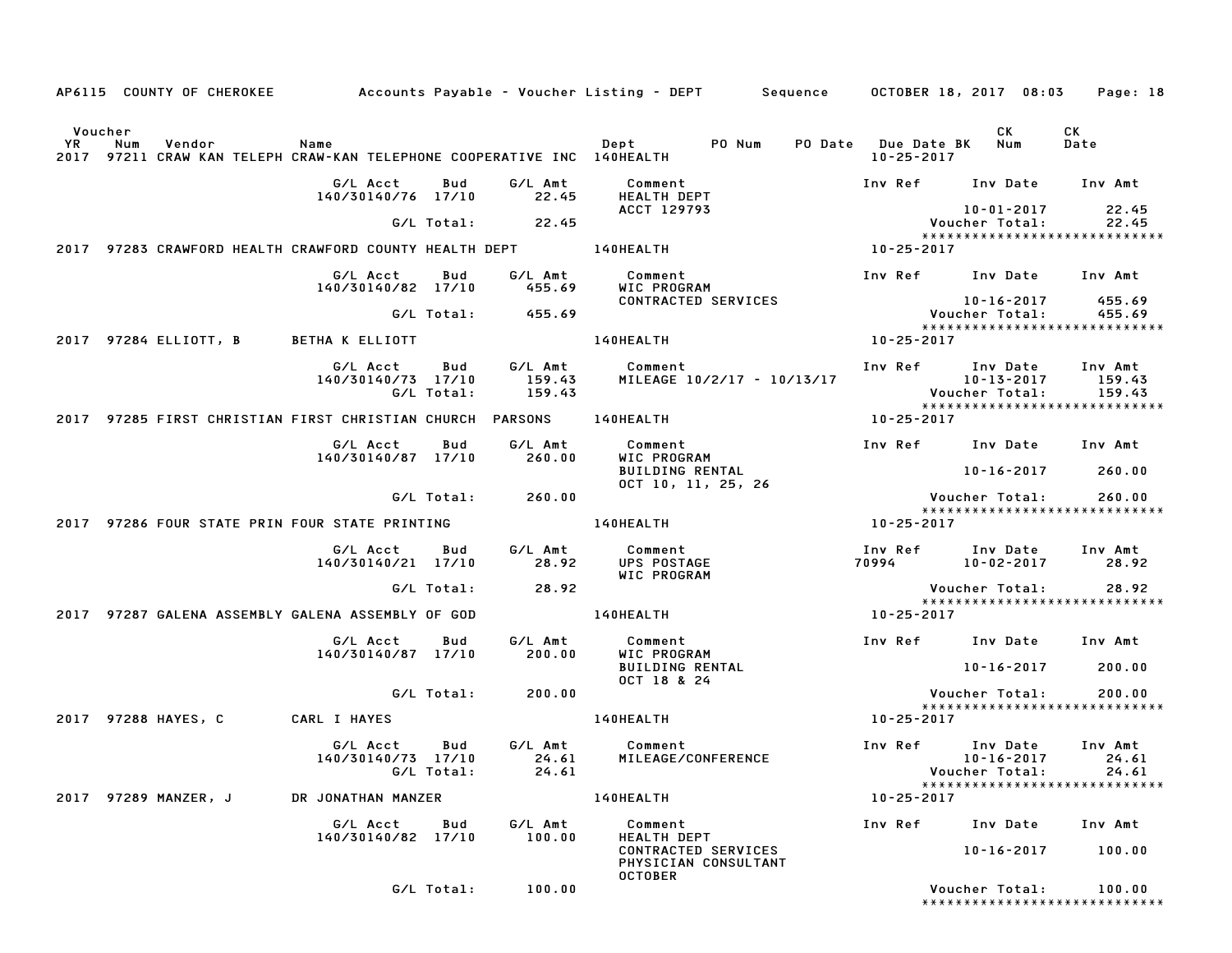|           |                                                 |                                |                          | AP6115 COUNTY OF CHEROKEE Accounts Payable - Voucher Listing - DEPT Sequence OCTOBER 18, 2017 08:03 |                                       |                                                       | Page: 19         |
|-----------|-------------------------------------------------|--------------------------------|--------------------------|-----------------------------------------------------------------------------------------------------|---------------------------------------|-------------------------------------------------------|------------------|
| <b>YR</b> | Voucher<br>Vendor<br>Num<br>2017 97213 MCKESSON | Name                           |                          | PO Num                                                                                              | PO Date Due Date BK Num<br>10-25-2017 | CK                                                    | CK<br>Date       |
|           |                                                 | G/L Acct<br>140/30140/43 17/10 | Bud<br>352.67            | G/L Amt Comment<br><b>HEALTH DEPT</b>                                                               |                                       | Inv Ref      Inv Date     Inv Amt                     |                  |
|           |                                                 |                                | G/L Total:<br>352.67     | NEEDLES, ALCOHOL 11955644 10-03-2017 352.67<br>Voucher Total: 352.67                                |                                       |                                                       |                  |
|           | 2017 97212 MEDICAL WASTE                        | MEDICAL WASTE SERVICES         |                          | 140HEALTH                                                                                           | $10 - 25 - 2017$                      | ******************************                        |                  |
|           |                                                 | G/L Acct<br>140/30140/82 17/10 | G/L Amt<br>Bud<br>99.00  | Comment<br><b>HEALTH DEPT</b>                                                                       |                                       | Inv Ref      Inv Date     Inv Amt                     |                  |
|           |                                                 | G/L Total:                     | 99.00                    | MO BIOHAZARD WASTE DISPOSAL W 102988 10–12–2017                                                     |                                       | Voucher Total:<br>*****************************       | 99.00<br>99.00   |
|           | 2017 97214 NATALINIS                            | NATALINI'S AUTOMOTIVE          |                          | 140HEALTH                                                                                           | 10-25-2017                            |                                                       |                  |
|           |                                                 | G/L Acct<br>140/30140/25 17/10 | G/L Amt<br>Bud<br>81.95  | Comment<br>HEALTH DEPT                                                                              |                                       | Inv Ref      Inv Date     Inv Amt                     |                  |
|           |                                                 |                                | 81.95<br>G/L Total:      | FILTERS, OIL                                                                                        |                                       | 648613 09-27-2017<br>Voucher Total:                   | 81.95<br>81.95   |
|           | 2017 97290 OSWEGO CHURCH                        | OSWEGO CHRISTIAN CHURCH        |                          | <b>140HEALTH</b>                                                                                    | $10 - 25 - 2017$                      | *****************************                         |                  |
|           |                                                 | G/L Acct<br>140/30140/87 17/10 | G/L Amt<br>Bud<br>200.00 | Comment<br>WIC PROGRAM<br><b>BUILDING RENTAL</b>                                                    |                                       | Inv Ref Inv Date Inv Amt<br>10-16-2017 200.00         |                  |
|           |                                                 |                                | G/L Total:<br>200.00     | OCT 12 & 17                                                                                         |                                       | Voucher Total:                                        | 200.00           |
|           | 2017 97215 PITNEY GLOBAL                        | <b>PITNEY BOWES</b>            |                          | 140HEALTH                                                                                           | $10 - 25 - 2017$                      | *****************************                         |                  |
|           |                                                 | G/L Acct<br>140/30140/82 17/10 | Bud<br>G/L Amt<br>275.85 | Comment<br><b>HEALTH DEPT</b>                                                                       |                                       | Inv Ref Inv Date Inv Amt                              |                  |
|           |                                                 |                                | G/L Total:<br>275.85     | <b>LEASE CHARGE</b>                                                                                 |                                       | 3304560673 10-01-2017 275.85<br><b>Voucher Total:</b> | 275.85           |
|           | 2017 97291 QUILL                                | QUILL CORPORATION              |                          | <b>140HEALTH</b>                                                                                    | 10-25-2017                            | *****************************                         |                  |
|           |                                                 | G/L Acct<br>140/30140/21 17/10 | Bud<br>G/L Amt<br>52.93  | Comment<br><b>HEALTH DEPT</b>                                                                       |                                       | Inv Ref Inv Date Inv Amt                              |                  |
|           |                                                 |                                | 52.93<br>G/L Total:      | LINERS, STAPLES, TAPE                                                                               |                                       | 1532311 10-10-2017<br>Voucher Total:                  | 52.93<br>52.93   |
|           | 2017 97216 STRONGHOLD                           | STRONGHOLD DATA                |                          | <b>140HEALTH</b>                                                                                    | 10-25-2017                            | *****************************                         |                  |
|           |                                                 | G/L Acct<br>140/30140/21 17/10 | G/L Amt<br>Bud<br>100.00 | Comment<br>HEALTH DEPT                                                                              |                                       | Inv Ref Inv Date Inv Amt                              |                  |
|           |                                                 |                                | G/L Total:<br>100.00     | MO OFFSITE DATA BACKUP                                                                              |                                       | 24345 10-02-2017<br>Voucher Total:                    | 100.00<br>100.00 |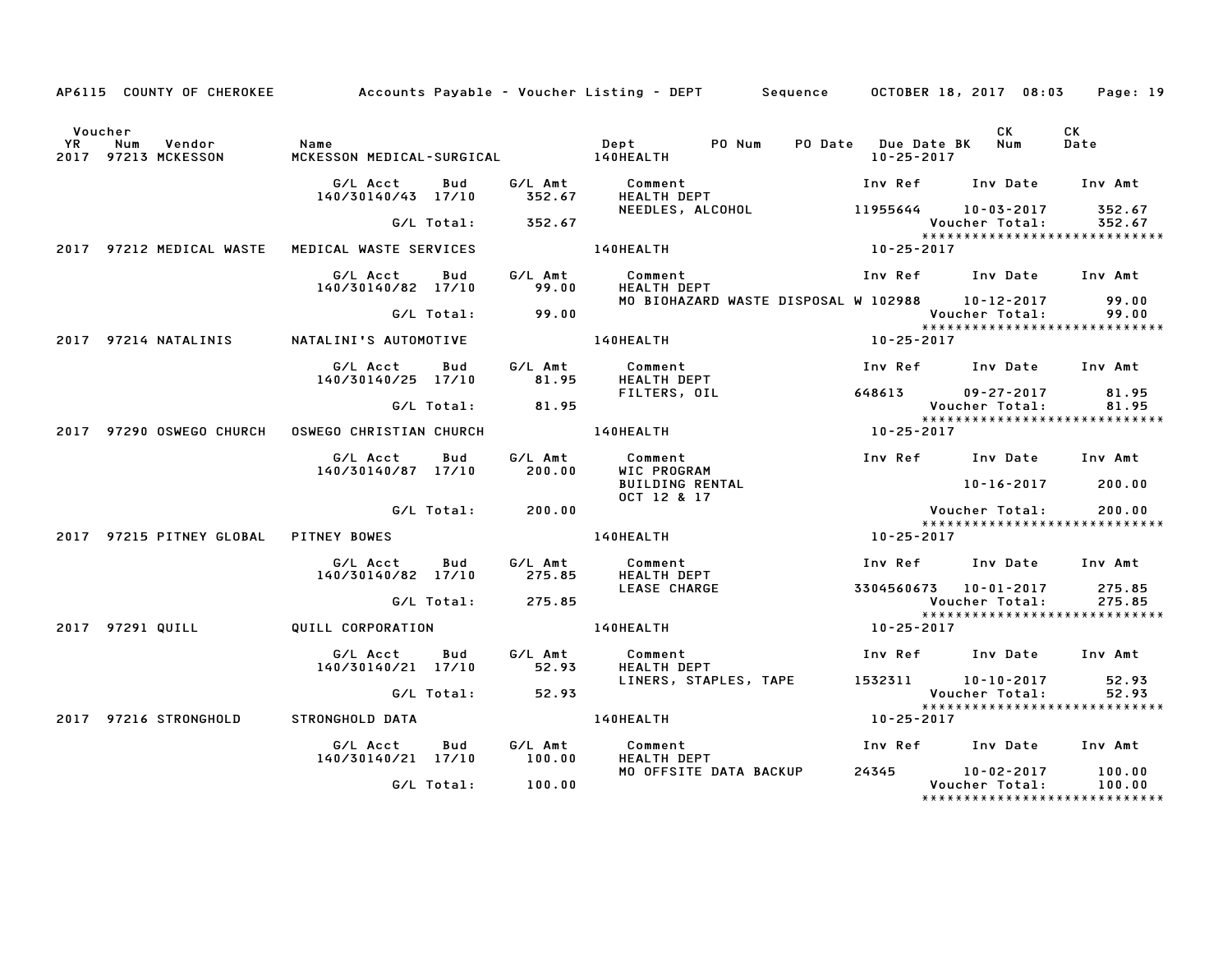| AP6115 COUNTY OF CHEROKEE                                                              |                                                     |                               | Accounts Payable – Voucher Listing – DEPT         Sequence       OCTOBER 18, 2017  08:03 |                                             |                                                                                           | Page: 20                      |
|----------------------------------------------------------------------------------------|-----------------------------------------------------|-------------------------------|------------------------------------------------------------------------------------------|---------------------------------------------|-------------------------------------------------------------------------------------------|-------------------------------|
| Voucher<br><b>YR</b><br>Num<br>Vendor<br>2017 97217 TRUE VALUE COL TRUE VALUE COLUMBUS | Name                                                |                               | CK<br>CK C<br>PO Num<br>Dept<br>140HEALTH                                                | PO Date Due Date BK Num<br>$10 - 25 - 2017$ |                                                                                           | Date                          |
|                                                                                        | G/L Acct<br>Bud<br>140/30140/21 17/10               | G/L Amt<br>4.39               | Comment<br><b>HEALTH DEPT</b>                                                            | Inv Ref                                     | Inv Date Inv Amt                                                                          |                               |
|                                                                                        |                                                     |                               | WALL SCRAPER                                                                             |                                             | A326029 10-02-2017                                                                        | 4.39                          |
|                                                                                        | G/L Total:                                          | 4.39                          |                                                                                          |                                             | Voucher Total:<br>*****************************                                           | 4.39                          |
| 2017 97292 VERIZON                                                                     | VERIZON WIRELESS                                    |                               | 140HEALTH                                                                                | $10 - 25 - 2017$                            |                                                                                           |                               |
|                                                                                        | G/L Acct<br>Bud<br>140/30140/72 17/10               | G/L Amt<br>80.68              | FRALTH DEPT                                                                              | Inv Ref                                     | Inv Date                                                                                  | Inv Amt                       |
|                                                                                        | G/L Total:                                          | 80.68                         | ACCT 587034926-00001                                                                     |                                             | 9794429093  10-12-2017<br>Voucher Total:<br>*****************************                 | 80.68<br>80.68                |
| 2017 97293 WEX                                                                         | <b>WEX BANK</b>                                     |                               | 140HEALTH                                                                                | $10 - 25 - 2017$                            |                                                                                           |                               |
|                                                                                        | G/L Acct<br>Bud<br>140/30140/25 17/10               | G/L Amt<br>191.07             | Comment<br>HEALTH DEPT                                                                   |                                             | Inv Ref      Inv Date     Inv Amt                                                         |                               |
|                                                                                        |                                                     |                               | FUEL PURCHASES                                                                           | 51450436                                    | 09-30-2017                                                                                | 191.07                        |
|                                                                                        | G/L Total:                                          | 191.07                        |                                                                                          |                                             | Voucher Total:<br>*****************************                                           | 191.07                        |
|                                                                                        |                                                     |                               |                                                                                          |                                             | <b>DEPT</b><br>Total:                                                                     | 4288.54                       |
| 2017 97295 COMMERCE VISA                                                               | <b>COMMERCE BANK</b>                                |                               | 160ELECT                                                                                 | $10 - 25 - 2017$                            |                                                                                           |                               |
|                                                                                        | G/L Acct<br>Bud<br>160/30160/81 17/10               | G/L Amt<br>16.50              | Comment<br>ACCT  <br>PAULA CHENEY                                                        | Inv Ref                                     | Inv Date Inv Amt                                                                          |                               |
|                                                                                        | G/L Total:                                          | 16.50                         | <b>USPS</b>                                                                              |                                             | $09 - 05 - 2017$<br>Voucher Total:                                                        | 16.50<br>16.50                |
|                                                                                        |                                                     |                               |                                                                                          |                                             | *****************************                                                             |                               |
| 2017 97206 ELECTION ADM                                                                | ELECTION ADMINISTRATORS, LLC 160ELECT               |                               |                                                                                          | $10 - 25 - 2017$                            |                                                                                           |                               |
|                                                                                        | G/L Acct<br>Bud<br>160/30160/79 17/10<br>G/L Total: | G/L Amt<br>4035.00<br>4035.00 | Comment<br>EA TABLET LIVE SUBSCRIPTION 1323                                              | Inv Ref                                     | Inv Date<br>$10 - 01 - 2017$<br>Voucher Total:                                            | Inv Amt<br>4035.00<br>4035.00 |
|                                                                                        |                                                     |                               |                                                                                          |                                             | *****************************                                                             |                               |
| 2017 97192 LOCKWOOD                                                                    | LOCKWOOD COMPANY                                    |                               | 160ELECT                                                                                 | $10 - 25 - 2017$                            |                                                                                           |                               |
|                                                                                        | G/L Acct<br>Bud                                     | G/L Amt                       | Comment                                                                                  | Inv Ref                                     | Inv Date                                                                                  | Inv Amt                       |
|                                                                                        | 160/30160/21 17/10                                  | 542.50                        | TALLY BOOKS<br>ADVANCE BALLOT ENVELOPES                                                  |                                             | 120196 10-02-2017<br>120184 10-02-2017<br>10-02-2017                                      | 163.24<br>203.26              |
|                                                                                        |                                                     |                               | WHITE ELECTION ENVELOPES                                                                 | 120128                                      | 09-27-2017                                                                                | 176.00                        |
|                                                                                        | G/L Total: 542.50                                   |                               |                                                                                          |                                             | Voucher Total:<br>******************************                                          | 542.50                        |
| 2017 97210 TRUE VALUE COL TRUE VALUE COLUMBUS                                          |                                                     |                               | 160ELECT                                                                                 | 10-25-2017                                  |                                                                                           |                               |
|                                                                                        | G/L Acct<br>Bud<br>160/30160/81 17/10<br>G/L Total: | G/L Amt<br>7.76<br>7.76       | Comment<br><b>KEYS</b>                                                                   |                                             | Inv Ref Inv Date<br>A326958 10-12-2017<br>Voucher Total:<br>***************************** | Inv Amt<br>7.76<br>7.76       |
|                                                                                        |                                                     |                               |                                                                                          |                                             | <b>DEPT</b><br>Total:                                                                     | 4601.76                       |
|                                                                                        |                                                     |                               |                                                                                          |                                             |                                                                                           |                               |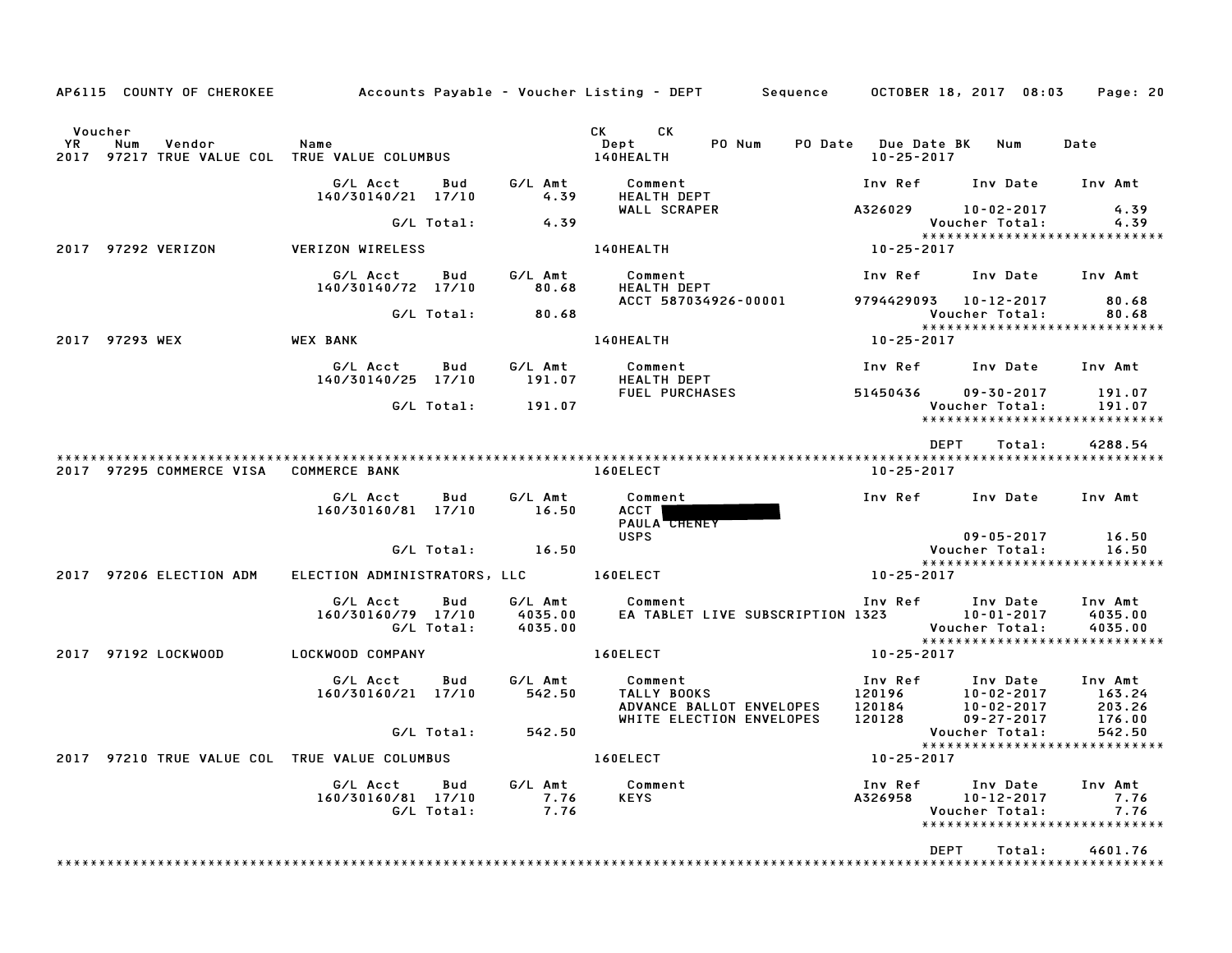|               |                                        |                                   |            |                    | AP6115 COUNTY OF CHEROKEE         Accounts Payable – Voucher Listing – DEPT      Sequence     OCTOBER 18, 2017 08:03 |                                             |                                      | Page: 21                                 |
|---------------|----------------------------------------|-----------------------------------|------------|--------------------|----------------------------------------------------------------------------------------------------------------------|---------------------------------------------|--------------------------------------|------------------------------------------|
| Voucher<br>YR | Vendor<br>Num<br>2017 97193 AT&T 5001  | Name<br>AT&T                      |            |                    | CK<br>CK.<br>PO Num<br>Dept<br>224911                                                                                | PO Date Due Date BK Num<br>$10 - 25 - 2017$ |                                      | Date                                     |
|               |                                        | G/L Acct<br>224/31224/01          | Bud        | G/L Amt<br>900.46  | Comment<br>ACCT 316 140 9942 098 7<br>316 140 2371 911 6                                                             | Inv Ref Inv Date                            | 10-01-2017<br>$10 - 01 - 2017$       | Inv Amt<br>645.65<br>254.81              |
|               |                                        |                                   |            | G/L Total: 900.46  |                                                                                                                      |                                             | Voucher Total:                       | 900.46                                   |
|               |                                        |                                   |            |                    |                                                                                                                      |                                             |                                      | *****************************            |
|               | 2017 97194 COL TEL                     | COLUMBUS TELEPHONE COMPANY 224911 |            |                    |                                                                                                                      | 10-25-2017                                  |                                      |                                          |
|               |                                        | G/L Acct<br>224/31224/01          | Bud        | G/L Amt<br>1609.03 | Comment<br><b>ACCT 166</b><br>173                                                                                    | Inv Ref                                     | Inv Date<br>10-01-2017<br>10-01-2017 | Inv Amt<br>1102.31<br>506.72             |
|               |                                        |                                   |            | G/L Total: 1609.03 |                                                                                                                      |                                             | Voucher Total:                       | 1609.03                                  |
|               | 2017 97310 COMMERCE VISA COMMERCE BANK |                                   |            |                    | 224911                                                                                                               | 10-25-2017                                  |                                      | *****************************            |
|               |                                        | G/L Acct<br>224/31224/01          | Bud        | G/L Amt<br>169.67  | Comment<br>ACCT I<br>JOEL ZWAHLEN                                                                                    | Inv Ref                                     | Inv Date                             | Inv Amt                                  |
|               |                                        |                                   |            |                    | <b>STOCKYARDS</b>                                                                                                    |                                             | $09 - 18 - 2017$                     | 32.78                                    |
|               |                                        |                                   |            |                    | <b>STOCKYARDS</b>                                                                                                    |                                             | 09-22-2014                           | 23.73                                    |
|               |                                        |                                   |            |                    | <b>CASEYS</b><br><b>STOCKYARDS</b>                                                                                   |                                             | $09 - 22 - 2017$<br>$09 - 25 - 2017$ | 29.00<br>33.00                           |
|               |                                        |                                   |            |                    | <b>STOCKYARDS</b>                                                                                                    |                                             | $09 - 29 - 2017$                     | 21.00                                    |
|               |                                        |                                   |            |                    | <b>CASEYS</b>                                                                                                        |                                             | $09 - 29 - 2017$                     | 30.16                                    |
|               |                                        |                                   | G/L Total: | 169.67             |                                                                                                                      |                                             | Voucher Total:                       | 169.67                                   |
|               |                                        |                                   |            |                    |                                                                                                                      |                                             |                                      | *****************************            |
|               | 2017 97195 TBS                         | TBS ELECTRONICS, INC              |            |                    | 224911                                                                                                               | 10-25-2017                                  |                                      |                                          |
|               |                                        | G/L Acct<br>224/31224/01          | Bud        | G/L Amt<br>528.00  | Comment<br>RADIO SERVICE REPAIR                                                                                      | Inv Ref<br>00091621                         | Inv Date<br>$09 - 28 - 2017$         | Inv Amt<br>528.00                        |
|               |                                        | G/L Total:                        |            | 528.00             |                                                                                                                      |                                             | Voucher Total:                       | 528.00<br>****************************** |
|               | 2017 97196 UR                          | UR SOLUTIONS                      |            |                    | 224911                                                                                                               | 10-25-2017                                  |                                      |                                          |
|               |                                        | G/L Acct                          | Bud        | G/L Amt            | Comment                                                                                                              | Inv Ref Inv Date                            |                                      | Inv Amt                                  |
|               |                                        | 224/31224/01                      |            | 1843.75            | ONSITE SUPPORT                                                                                                       | 20171001                                    | 10-09-2017                           | 1843.75                                  |
|               |                                        | G/L Total:                        |            | 1843.75            |                                                                                                                      |                                             | Voucher Total:                       | 1843.75<br>***************************** |
|               |                                        |                                   |            |                    |                                                                                                                      |                                             |                                      |                                          |
|               |                                        |                                   |            |                    |                                                                                                                      | DEPT                                        | Total:                               | 5050.91                                  |
|               | 2017 97277 COMMERCE VISA COMMERCE BANK |                                   |            |                    | <b>230APP</b>                                                                                                        | 10-25-2017                                  |                                      |                                          |
|               |                                        | G/L Acct<br>230/30230/21 17/10    | Bud        | G/L Amt<br>89.63   | Comment<br>ACCT  <br>MARK HIXON                                                                                      | Inv Ref                                     | Inv Date Inv Amt                     |                                          |
|               |                                        |                                   |            |                    | WALMART                                                                                                              |                                             | $09 - 05 - 2017$                     | 83.09                                    |
|               |                                        |                                   | G/L Total: | 89.63              | <b>DOLLAR GENERAL</b>                                                                                                |                                             | $10 - 03 - 2017$<br>Voucher Total:   | 6.54<br>89.63                            |
|               |                                        |                                   |            |                    |                                                                                                                      |                                             |                                      | *******************************          |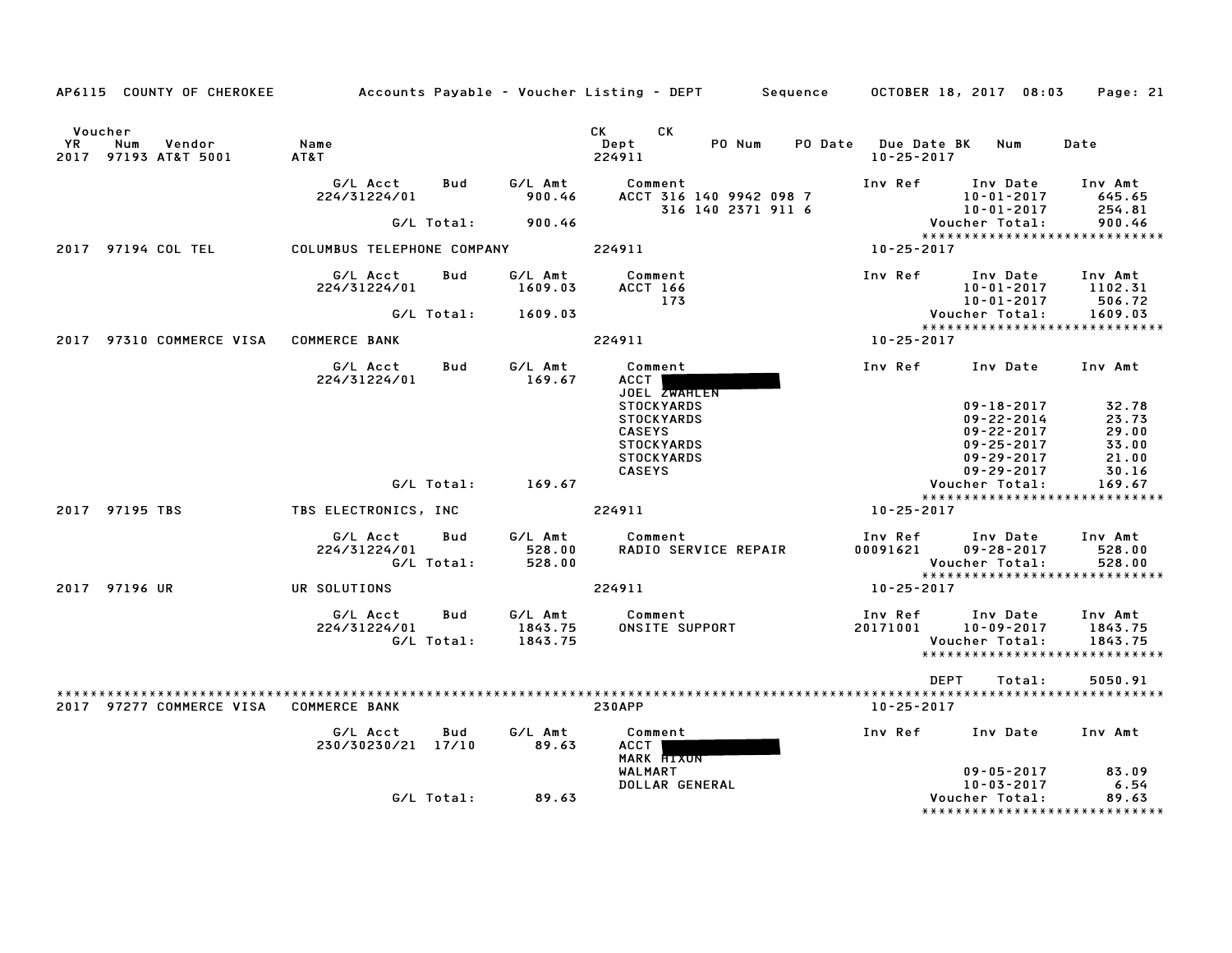| AP6115 COUNTY OF CHEROKEE                                                                                |                                                     |                             | Accounts Payable – Voucher Listing – DEPT         Sequence       OCTOBER 18, 2017  08:03                                      |                                                                                                                                             | Page: 22                                                      |
|----------------------------------------------------------------------------------------------------------|-----------------------------------------------------|-----------------------------|-------------------------------------------------------------------------------------------------------------------------------|---------------------------------------------------------------------------------------------------------------------------------------------|---------------------------------------------------------------|
| Voucher<br><b>YR</b><br>Num<br>Vendor<br>2017 97278 KS ASSOC OF MAP KANSAS ASSOCIATION OF MAPPERS 230APP | Name                                                |                             | CK<br>CK C<br>PO Num<br>Dept                                                                                                  | PO Date Due Date BK Num<br>$10 - 25 - 2017$                                                                                                 | Date                                                          |
|                                                                                                          | G/L Acct<br>Bud<br>230/30230/75 17/10               | G/L Amt<br>30.00            | Comment<br>MEMBERSHIP DUES<br>JANE FLETCHER                                                                                   | Inv Ref<br>Inv Date<br>10-13-2017                                                                                                           | Inv Amt<br>30.00                                              |
|                                                                                                          | G/L Total:                                          | 30.00                       |                                                                                                                               | Voucher Total:                                                                                                                              | 30.00                                                         |
| 2017 97279 NADA APP                                                                                      | N.A.D.A. APPRAISAL GUIDES 230APP                    |                             |                                                                                                                               | *****************************<br>10-25-2017                                                                                                 |                                                               |
|                                                                                                          | G/L Acct<br>Bud<br>230/30230/75 17/10<br>G/L Total: | G/L Amt<br>95.00<br>95.00   | Comment<br>2018 NADA GUIDE BOOKS                                                                                              | Inv Ref Inv Date<br>392111<br>$09 - 26 - 2017$<br>Voucher Total:<br>*****************************                                           | Inv Amt<br>95.00<br>95.00                                     |
| 2017 97198 CENTURYLINK2961 CENTURYLINK                                                                   |                                                     |                             | 300ELDERLY                                                                                                                    | DEPT<br>Total:<br>$10 - 25 - 2017$                                                                                                          | 214.63                                                        |
|                                                                                                          | G/L Acct<br>Bud<br>300/30300/74 17/10<br>G/L Total: | G/L Amt<br>75.44<br>75.44   | Comment<br>ACCT 313355170                                                                                                     | Inv Ref<br>Inv Date<br>10-01-2017<br>Voucher Total:<br>*****************************                                                        | Inv Amt<br>75.44<br>75.44                                     |
| 2017 97197 KS GAS                                                                                        | KANSAS GAS SERVICE                                  |                             | 300ELDERLY                                                                                                                    | 10-25-2017                                                                                                                                  |                                                               |
|                                                                                                          | G/L Acct<br>Bud<br>300/30300/72 17/10<br>G/L Total: | G/L Amt<br>33.64<br>33.64   | Comment<br>ACCT 510724504 2014982 18                                                                                          | Inv Ref Inv Date<br>10-06-2017<br>Voucher Total:                                                                                            | Inv Amt<br>33.64<br>33.64                                     |
| 2017 97273 KS GAS                                                                                        | KANSAS GAS SERVICE                                  |                             | 300ELDERLY                                                                                                                    | *****************************<br>10-25-2017                                                                                                 |                                                               |
|                                                                                                          | G/L Acct<br>Bud<br>300/30300/72 17/10<br>G/L Total: | G/L Amt<br>45.98<br>45.98   | Comment<br>ACCT 510020083 1175382 00                                                                                          | Inv Ref Inv Date<br>10-10-2017<br>Voucher Total:<br>*****************************                                                           | Inv Amt<br>45.98<br>45.98                                     |
| 2017 97200 BROOKS JEFFREY BROOKS-JEFFREY MARKETING, INC 304SPIDER                                        |                                                     |                             |                                                                                                                               | <b>DEPT</b><br>Total:<br>10-25-2017                                                                                                         | 155.06                                                        |
|                                                                                                          | G/L Acct<br>Bud<br>304/31304/01<br>G/L Total:       | G/L Amt<br>300.00<br>300.00 | Comment<br>WEB HOSTING/OCT-DEC 2017                                                                                           | Inv Ref Inv Date<br>177801<br>09-21-2017<br>Voucher Total:                                                                                  | Inv Amt<br>300.00<br>300.00                                   |
| 2017 97257 COMMERCE VISA                                                                                 | <b>COMMERCE BANK</b>                                |                             | 304SPIDER                                                                                                                     | *****************************<br>10-25-2017                                                                                                 |                                                               |
|                                                                                                          | G/L Acct<br>Bud<br>304/31304/01                     | G/L Amt                     | Comment<br>107.95 ACCT<br>TRAVIS FIELDS<br><b>ARBYS</b><br>MOD PIZZA<br>RED ROBIN<br>TACO BELL<br>AGAVE COCINA<br>KCI AIRPORT | Inv Ref<br>Inv Date<br>$09 - 26 - 2017$<br>$09 - 27 - 2017$<br>$09 - 27 - 2017$<br>$09 - 28 - 2017$<br>$09 - 28 - 2017$<br>$09 - 29 - 2017$ | Inv Amt<br>12.94<br>11.12<br>17.32<br>13.67<br>15.40<br>37.50 |
|                                                                                                          | G/L Total:                                          | 107.95                      |                                                                                                                               | Voucher Total:<br>*****************************                                                                                             | 107.95                                                        |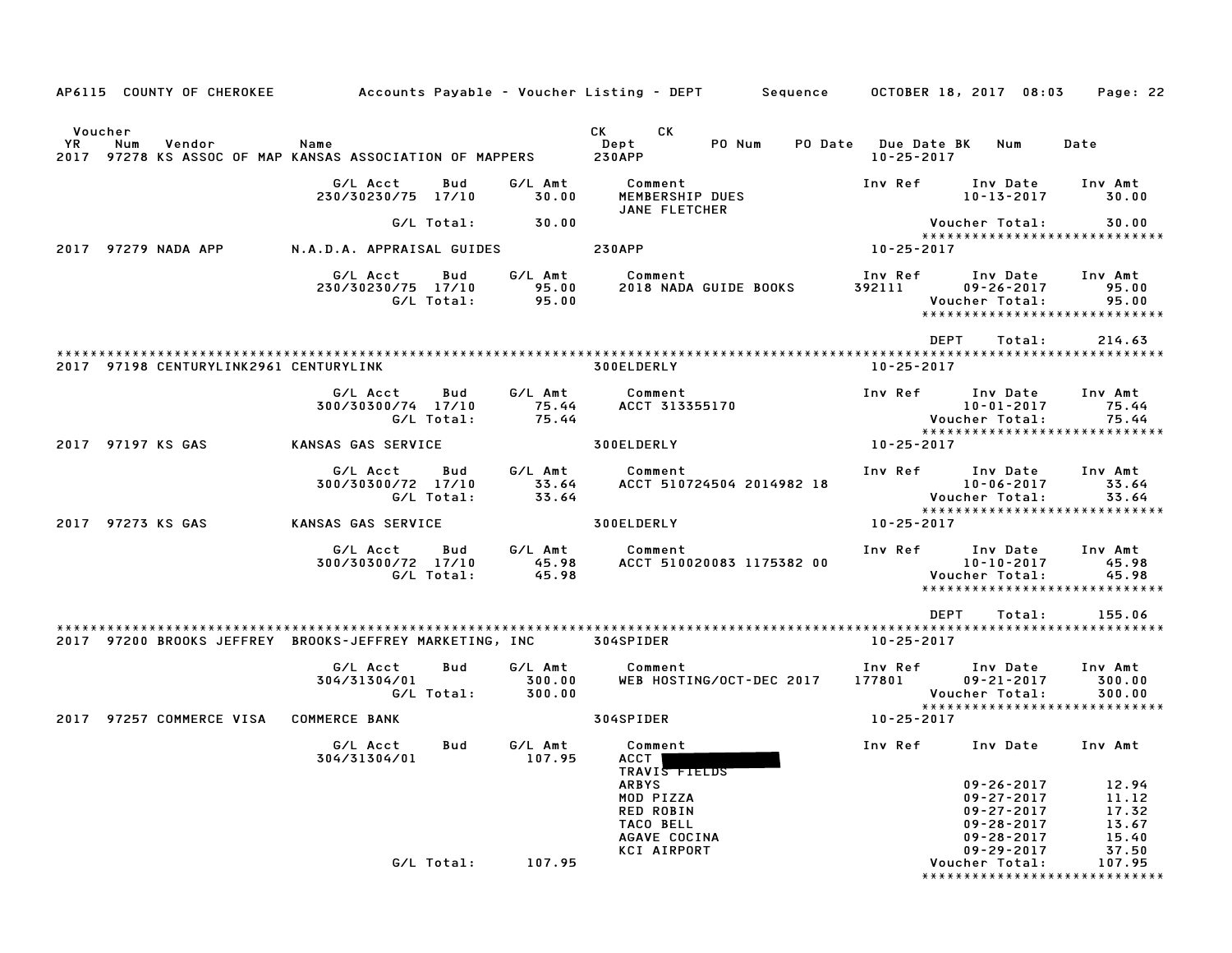| AP6115 COUNTY OF CHEROKEE                                              |                                |                   |                               | Accounts Payable – Voucher Listing – DEPT                                              | Sequence                    | OCTOBER 18, 2017 08:03                                                                                               | Page: 23                                        |
|------------------------------------------------------------------------|--------------------------------|-------------------|-------------------------------|----------------------------------------------------------------------------------------|-----------------------------|----------------------------------------------------------------------------------------------------------------------|-------------------------------------------------|
| Voucher<br>YR<br>Num<br>Vendor<br>97201 FIELDS, T<br>2017              | Name<br>TRAVIS FIELDS          |                   |                               | CK .<br>CK<br>Dept<br>PO Num<br>304SPIDER                                              | PO Date<br>$10 - 25 - 2017$ | <b>Due Date BK</b><br>Num                                                                                            | Date                                            |
|                                                                        | G/L Acct<br>304/31304/01       | Bud<br>G/L Total: | G/L Amt<br>1157.86<br>1157.86 | Comment<br>REIMB/EXPENSES FOR TRAINING                                                 | Inv Ref                     | Inv Date<br>$10 - 05 - 2017$<br>Voucher Total:<br>*****************************                                      | Inv Amt<br>1157.86<br>1157.86                   |
| 2017 97248 CASEYS                                                      | CASEY'S GENERAL STORES INC     |                   |                               | 330SEWER                                                                               | $10 - 25 - 2017$            | <b>DEPT</b><br>Total:                                                                                                | 1565.81                                         |
|                                                                        | G/L Acct<br>330/30330/72 17/10 | Bud<br>G/L Total: | G/L Amt<br>106.79<br>106.79   | Comment<br>FUEL                                                                        | Inv Ref<br>20802            | Inv Date<br>$10 - 02 - 2017$<br>Voucher Total:<br>*****************************                                      | Inv Amt<br>106.79<br>106.79                     |
| 2017 97247 CENTURYLINK2961 CENTURYLINK                                 |                                |                   |                               | 330SEWER                                                                               | 10-25-2017                  |                                                                                                                      |                                                 |
|                                                                        | G/L Acct<br>330/30330/72 17/10 | Bud<br>G/L Total: | G/L Amt<br>169.34<br>169.34   | Comment<br><b>SEWER PHONE</b>                                                          | Inv Ref<br>438097159        | Inv Date<br>$09 - 23 - 2017$<br>Voucher Total:<br>*****************************                                      | Inv Amt<br>169.34<br>169.34                     |
| 2017 97249 FIRST AMERICAN FIRST AMERICAN TITLE KANSAS AGENCY, 330SEWER |                                |                   |                               |                                                                                        | 10-25-2017                  |                                                                                                                      |                                                 |
|                                                                        | G/L Acct<br>330/30330/89 17/10 | Bud<br>G/L Total: | G/L Amt<br>2150.00<br>2150.00 | Comment<br><b>SEARCH FEE</b>                                                           | Inv Ref<br>81612872         | Inv Date<br>$03 - 07 - 2017$<br>Voucher Total:<br>******************************                                     | Inv Amt<br>2150.00<br>2150.00                   |
|                                                                        |                                |                   |                               |                                                                                        |                             | <b>DEPT</b><br>Total:                                                                                                | 2426.13                                         |
| 2017 97258 COMMERCE VISA                                               | <b>COMMERCE BANK</b>           |                   |                               | 460VIN                                                                                 | $10 - 25 - 2017$            |                                                                                                                      |                                                 |
|                                                                        | G/L Acct<br>460/31460/01       | Bud               | G/L Amt<br>579.51             | Comment<br>ACCT  <br>BEAU HAMLIN                                                       | Inv Ref                     | Inv Date                                                                                                             | Inv Amt                                         |
|                                                                        |                                |                   |                               | CHICK FIL A<br>JIN SHAN BUFFET<br><b>SUBWAY</b><br>CHICK FIL A<br>TACO JOHNS<br>QT 167 |                             | $09 - 25 - 2017$<br>$09 - 25 - 2017$<br>$09 - 26 - 2017$<br>$09 - 27 - 2017$<br>$09 - 28 - 2017$<br>$09 - 29 - 2017$ | 9.74<br>9.30<br>8.71<br>11.48<br>10.98<br>47.00 |
|                                                                        |                                | G/L Total:        | 579.51                        | SPRINGHILL SUITES                                                                      |                             | $09 - 30 - 2017$<br>Voucher Total:                                                                                   | 482.30<br>579.51                                |
|                                                                        |                                |                   |                               |                                                                                        |                             | *****************************                                                                                        |                                                 |
| 2017 97202 LEADS                                                       | LEADS ONLINE                   |                   |                               | 460VIN                                                                                 | 10-25-2017                  |                                                                                                                      |                                                 |
|                                                                        | G/L Acct<br>460/31460/01       | Bud               | G/L Amt<br>2128.00            | Comment<br>12 MONTHS SYSTEM SERVICE<br><b>PACKAGE</b>                                  | Inv Ref<br>242723           | Inv Date<br>$09 - 22 - 2017$                                                                                         | Inv Amt<br>2128.00                              |
|                                                                        |                                | G/L Total:        | 2128.00                       |                                                                                        |                             | Voucher Total:<br>*****************************                                                                      | 2128.00                                         |
|                                                                        |                                |                   |                               |                                                                                        |                             | <b>DEPT</b>                                                                                                          |                                                 |
|                                                                        |                                |                   |                               |                                                                                        |                             | Total:                                                                                                               | 2707.51<br><b>**********</b>                    |